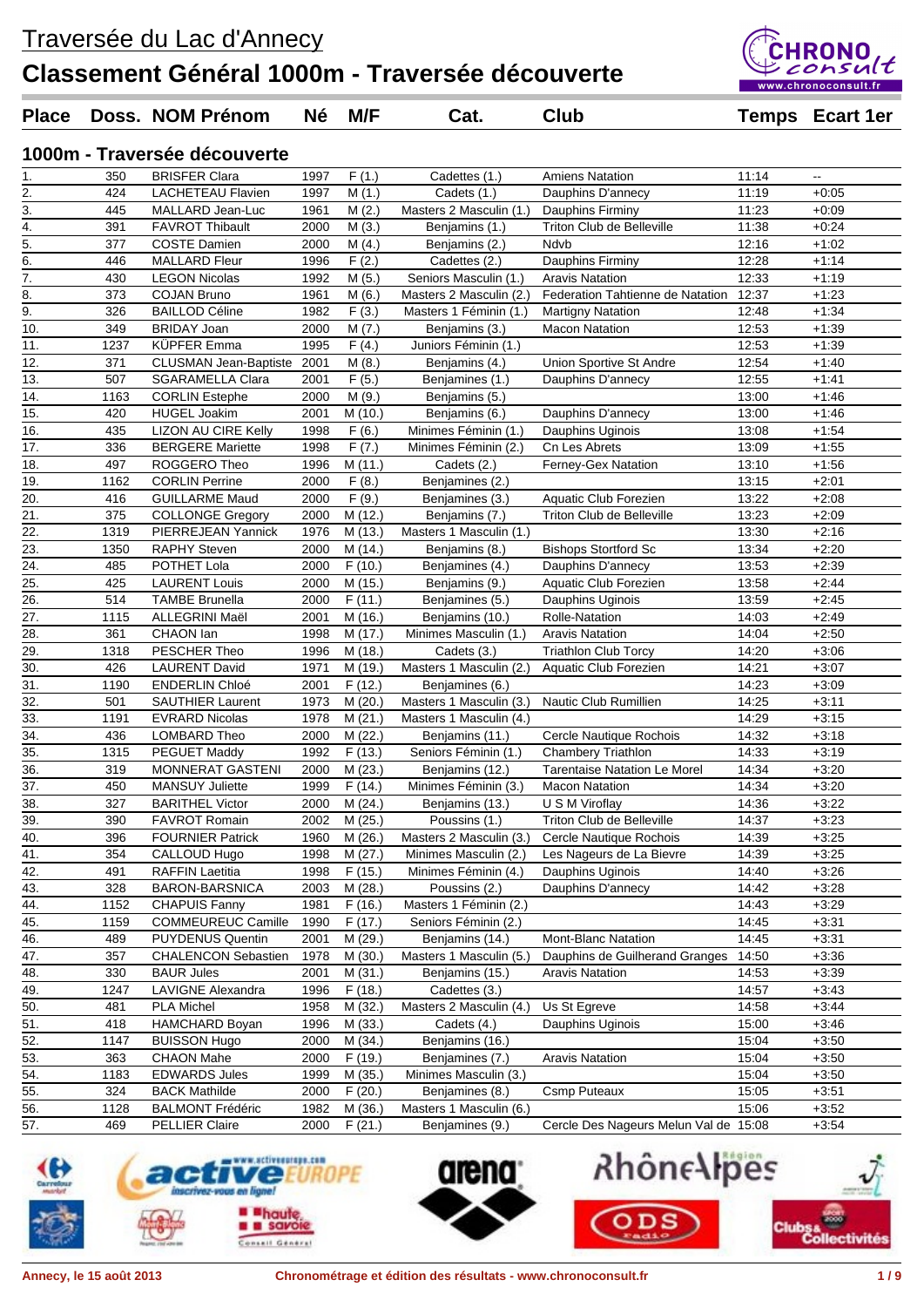

| <b>Place</b>      |             | Doss. NOM Prénom                                | <b>Né</b>    | M/F                  | Cat.                                           | <b>Club</b>                             |                | <b>Temps Ecart 1er</b> |
|-------------------|-------------|-------------------------------------------------|--------------|----------------------|------------------------------------------------|-----------------------------------------|----------------|------------------------|
| 58.               | 494         | <b>RALPH Antony</b>                             | 2000         | M(37.)               | Benjamins (17.)                                | <b>Thones Natation</b>                  | 15:12          | $+3:58$                |
| 59.               | 1200        | <b>GALLAY Francoise</b>                         | 1972         | F(22.)               | Masters 1 Féminin (3.)                         |                                         | 15:20          | $+4:06$                |
| 60.               | 417         | <b>HACHET Matteo</b>                            | 2001         | M(38.)               | Benjamins (18.)                                | Dauphins D'annecy                       | 15:20          | $+4:06$                |
| 61.               | 518         | THOUVENOT Auriane                               | 2001         | F(23.)               | Benjamines (10.)                               | Club Nautique Balma                     | 15:22          | $+4:08$                |
| 62.               | 395         | <b>FLORIANO Thierry</b>                         | 1977         | M (39.)              | Masters 1 Masculin (7.)                        | Dauphins de Guilherand Granges          | 15:25          | $+4:11$                |
| 63.               | 1216        | <b>GRELLE Elodie</b>                            | 1992         | $\overline{F}$ (24.) | Seniors Féminin (3.)                           |                                         | 15:27          | $+4:13$                |
| 64.               | 484         | PONCET Emma                                     | 2000         | F(25.)               | Benjamines (11.)                               | Dauphins D'annecy                       | 15:27          | $+4.13$                |
| 65.               | 512         | <b>SUBLET Marine</b>                            | 2001         | F(26.)               | Benjamines (12.)                               | Dauphins D'annecy                       | 15:28          | $+4.14$                |
| 66.               | 431         | <b>LEMON Cilio</b>                              | 2002         | M(40.)               | Poussins (3.)                                  | <b>Macon Natation</b>                   | 15:29          | $+4:15$                |
| 67.               | 451         | <b>MANSUY Emilie</b>                            | 1996         | F(27.)               | Cadettes (4.)                                  | <b>Macon Natation</b>                   | 15:32          | $+4:18$                |
| 68.               | 438         | <b>LOURET Enzo</b>                              | 2002         | M(41.)               | Poussins (4.)                                  | <b>Macon Natation</b>                   | 15:32          | $+4:18$                |
| 69.               | 1220        | <b>GUILLOT Fabien</b>                           | 1977         | M(42.)               | Masters 1 Masculin (8.)                        |                                         | 15:34          | $+4:20$                |
| 70.               | 1387        | <b>TURKOVIC Karl</b>                            | 1972         | M(43.)               | Masters 1 Masculin (9.)                        |                                         | 15:35          | $+4:21$                |
| $\overline{71}$   | 1140        | <b>BOUCHARD Helene</b>                          | 1988         | F(28.)               | Masters 1 Féminin (4.)                         |                                         | 15:36          | $+4:22$                |
| $\overline{72}$ . | 1114        | <b>ALLEGRINI Gilles</b>                         | 2003         | M(44.)               | Poussins (5.)                                  | Rolle-Natation                          | 15:37          | $+4:23$                |
| $\overline{73}$ . | 413         | <b>GRUART Leo</b>                               | 2002         | M(45.)               | Poussins (6.)                                  | Soc Chambery                            | 15:37          | $+4:23$                |
| 74.               | 408         | <b>GRANGER Charlotte</b>                        | 2001         | F(29.)               | Benjamines (13.)                               | <b>Macon Natation</b>                   | 15:39          | $+4:25$                |
| 75.               | 386         | <b>DUBOIS William</b>                           | 2002         | M (46.)              | Poussins (7.)                                  | Dauphins D'annecy                       | 15:42          | $+4:28$                |
| 76.               | 352         | <b>BRISFER Gabriel</b>                          | 2004         | M(47.)               | Avenirs Masculin (1.)                          | <b>Marcq Natation</b>                   | 15:44          | $+4:30$                |
| $\overline{77}$ . | 351         | <b>BRISFER Marc</b>                             | 1956         | M (48.)              | Masters 2 Masculin (5.)                        | Les Enfants de Neptune                  | 15:45          | $+4:31$                |
| 78.               | 347         | <b>BOUTON Cassandra</b>                         | 1999         | F(30.)               | Minimes Féminin (5.)                           | <b>Macon Natation</b>                   | 15:45          | $+4:31$                |
| 79.               | 1245        | <b>LAVIGNE Valerie</b>                          | 1972         | F(31.)               | Masters 1 Féminin (5.)                         |                                         | 15:46          | $+4:32$                |
| 80.               | 1241        | LANGEMEIJER                                     | 1961         | M (49.)              | Masters 2 Masculin (6.)                        |                                         | 15:49          | $+4:35$                |
| 81.               | 492         | <b>RAIMOND Clement</b>                          | 1997         | M(50.)               | Cadets (5.)                                    | <b>Seynod Natation</b>                  | 15:51          | $+4:37$                |
| 82.               | 387         | <b>DUCRET Zelie</b>                             | 1998         | F(32.)               | Minimes Féminin (6.)                           | Nci                                     | 15:51          | $+4:37$                |
| 83.               | 1396        | <b>VINDRET Aristide</b>                         | 1996         | M(51.)               | Cadets (6.)                                    |                                         | 15:52          | $+4:38$                |
| 84.               | 1327        | <b>PLUMEZ Emmanuel</b>                          | 1991         | M(52.)               | Seniors Masculin (2.)                          |                                         | 15:56          | $+4:42$                |
| 85.               | 399         | <b>FOURNIER Gaelle</b>                          | 1990         | F(33.)               | Seniors Féminin (4.)                           | Us St Egreve                            | 15:56          | $+4:42$                |
| 86.               | 1199        | <b>FRICK Marine</b>                             | 1994         | F(34.)               | Juniors Féminin (2.)                           |                                         | 15:58          | +4:44                  |
| 87.               | 520         | <b>TOURNIER Lise</b>                            | 1997         | F(35.)               | Cadettes (5.)                                  | <b>Thones Natation</b>                  | 15:58          | +4:44                  |
| $\overline{88}$   | 322         | <b>ACCAMBRAY Louison</b>                        | 2001         | F(36.)               | Benjamines (14.)                               | <b>Thones Natation</b>                  | 16:00          | $+4:46$                |
| 89.               | 334         | <b>BEDOS Pierre</b>                             | 1961         | M(53.)               | Masters 2 Masculin (7.)                        | <b>Seynod Natation</b>                  | 16:00          | $+4:46$                |
| 90.               | 1246        | <b>LAVIGNE Laurent</b>                          | 1970         | M (54.)              | Masters 1 Masculin (10.)                       |                                         | 16:05          | $+4.51$                |
| 91.               | 1185        | <b>EDWARDS Arthur</b>                           | 1992         | M (55.)              | Seniors Masculin (3.)                          |                                         | 16:08          | $+4.54$                |
| 92.               | 405         | <b>GODEUX Thamara</b>                           | 2000         | F(37.)               | Benjamines (15.)                               | Dauphins Uginois                        | 16:12          | $+4.58$                |
| 93.               | 1275        | <b>MAFFRE Audrey</b>                            | 1983         | F(38.)               | Masters 1 Féminin (6.)                         |                                         | 16:14          | $+5:00$                |
| 94.               | 1134        | <b>BERNACHOT Sylvain</b>                        | 1977         | M (56.)              | Masters 1 Masculin (11.)                       |                                         | 16:18          | $+5:04$                |
| 95.               | 406         | <b>GOSSET Eddy</b>                              | 1968         | M(57.)               | Masters 2 Masculin (8.)                        | Dauphins Uginois                        | 16:19          | $+5:05$                |
| 96.               | 1286        | <b>MAZET Lionel</b>                             | 1974         | M (58.)              | Masters 1 Masculin (12.)                       |                                         | 16:20          | $+5:06$                |
| $\overline{97}$ . | 495         | <b>ROCHON LAURENT</b>                           | 2001         | F(39.)               | Benjamines (16.)                               | Dauphins Uginois                        | 16:21          | $+5:07$                |
| 98.               | 409         | <b>GRILLET Candice</b>                          | 1998         | F(40.)               | Minimes Féminin (7.)                           | Dauphins D'annecy                       | 16:22          | $+5.08$                |
| 99.               | 1209        | <b>GODARD Victor</b><br><b>HILAIRE Thibault</b> | 1991         | M (59.)              | Seniors Masculin (4.)                          |                                         | 16:22          | $+5:08$                |
| 100.<br>101.      | 1225<br>474 | PERRUSSET Theo                                  | 1991<br>1999 | M(60.)               | Seniors Masculin (5.)<br>Minimes Masculin (4.) |                                         | 16:24<br>16:24 | $+5:10$<br>$+5:10$     |
| 102.              | 1379        | <b>STRUNK Tino</b>                              | 1998         | M (61.)<br>M (62.)   | Minimes Masculin (5.)                          | Paray Natation Water Polo<br>Rudolstadt | 16:25          | $+5:11$                |
| 103.              | 346         | <b>BORLET Keagan</b>                            | 1998         | M (63.)              | Minimes Masculin (6.)                          | Dauphins Uginois                        | 16:25          | $+5:11$                |
| 104.              | 1285        | <b>MAURANNE David</b>                           | 1980         | M (64.)              | Masters 1 Masculin (13.)                       |                                         | 16:26          | +5:12                  |
| 105.              | 1310        | ODEZENNE Clémence                               | 1993         | F(41.)               | Juniors Féminin (3.)                           |                                         | 16:28          | $+5:14$                |
| 106.              | 1404        | ZANETTI Andrea                                  | 1997         | M(65.)               | Cadets (7.)                                    |                                         | 16:29          | $+5:15$                |
| 107.              | 1206        | <b>GEORGE Loic</b>                              | 1973         | M (66.)              | Masters 1 Masculin (14.)                       |                                         | 16:29          | $+5:15$                |
| 108.              | 335         | <b>BELLINI Cyril</b>                            | 1999         | M (67.)              | Minimes Masculin (7.)                          | <b>Thones Natation</b>                  | 16:30          | $+5:16$                |
| 109.              | 421         | <b>JAY Maxime</b>                               | 1997         | M (68.)              | Cadets (8.)                                    | Dauphins Uginois                        | 16:31          | $+5:17$                |
| 110.              | 1125        | <b>BADEL Fanny</b>                              | 1985         | F(42.)               | Masters 1 Féminin (7.)                         |                                         | 16:31          | $+5:17$                |
| 111.              | 320         | <b>KUPFER Celia</b>                             | 1993         | F(43.)               | Juniors Féminin (4.)                           |                                         | 16:32          | $+5:18$                |
| 112.              | 1196        | <b>KOESTEL Florian</b>                          | 1988         | M (69.)              | Masters 1 Masculin (15.)                       |                                         | 16:33          | $+5:19$                |
| 113.              | 519         | <b>TOURNIER Etienne</b>                         | 1959         | M (70.)              | Masters 2 Masculin (9.)                        | <b>Thones Natation</b>                  | 16:34          | $+5:20$                |
| 114.              | 486         | POZGAY Vincent                                  | 2000         | M(71.)               | Benjamins (19.)                                | Cercle Nautique Rochois                 | 16:34          | $+5:20$                |
| 115.              | 434         | <b>LEVET Caroline</b>                           | 1974         | F(44.)               | Masters 1 Féminin (8.)                         | Cercle Nautique Rochois                 | 16:35          | $+5:21$                |
| 116.              | 525         | <b>WOEHRLEN Pablo</b>                           | 2002         | M (72.)              | Poussins (8.)                                  | <b>Aravis Natation</b>                  | 16:35          | $+5:21$                |





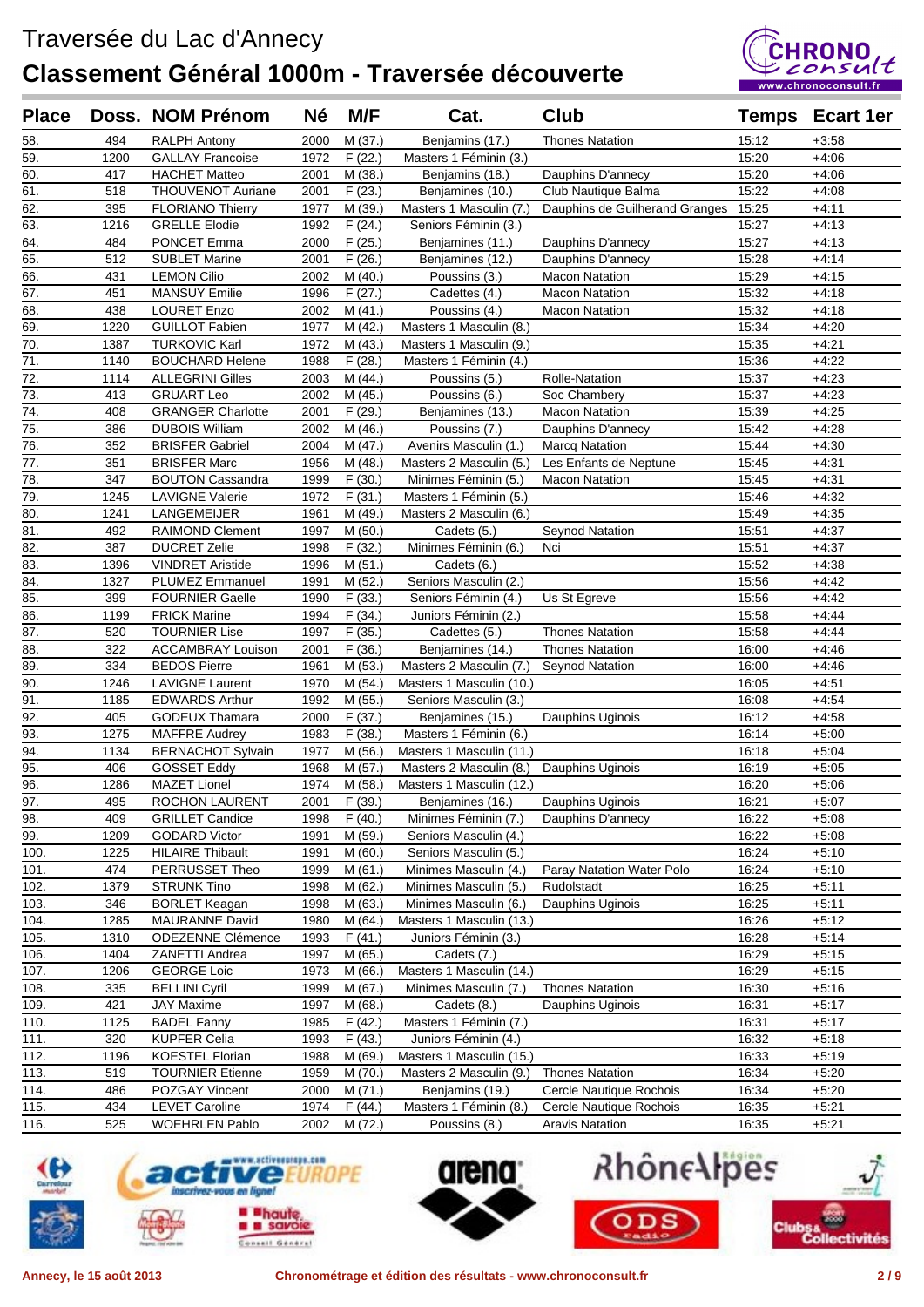

| <b>Place</b> |      | Doss. NOM Prénom            | <b>Né</b> | M/F               | Cat.                                              | Club                                |       | <b>Temps Ecart 1er</b> |
|--------------|------|-----------------------------|-----------|-------------------|---------------------------------------------------|-------------------------------------|-------|------------------------|
| 117.         | 353  | CADOUX Romain               | 2000      | M(73.)            | Benjamins (20.)                                   | Soc Natation                        | 16:36 | $+5:22$                |
| 118.         | 376  | <b>CONTI Cedric</b>         | 1983      | M(74.)            | Masters 1 Masculin (16.)                          | <b>Chassieu Natation</b>            | 16:36 | $+5:22$                |
| 119.         | 1316 | PEGUET Sylvain              | 1992      | M (75.)           | Seniors Masculin (6.)                             |                                     | 16:40 | $+5:26$                |
| 120.         | 1375 | <b>STEFFEN Sylvia</b>       | 1991      | F(45.)            | Seniors Féminin (5.)                              |                                     | 16:41 | $+5:27$                |
| 121.         | 1402 | <b>WEISE Julian</b>         | 1995      | M (76.)           | Juniors Masculin (1.)                             | Rudolstadt                          | 16:44 | $+5:30$                |
| 122.         | 1306 | <b>NEVADO Pierre</b>        | 1983      | M(77.)            | Masters 1 Masculin (17.)                          |                                     | 16:45 | $+5.31$                |
| 123.         | 342  | <b>BESSIERE Victor</b>      | 2002      | M (78.)           | Poussins (9.)                                     | <b>Aravis Natation</b>              | 16:49 | $+5:35$                |
| 124.         | 480  | <b>PILLER Armand</b>        | 1999      | M (79.)           | Minimes Masculin (8.)                             | Cercle Nautique Rochois             | 16:52 | $+5:38$                |
| 125.         | 1228 | <b>HOSFELD Leander</b>      | 1999      | M(80.)            | Minimes Masculin (9.)                             | Rudolstadt                          | 16:56 | $+5.42$                |
| 126.         | 1213 | GOUSSIN Jérémy              | 1974      | M(81.)            | Masters 1 Masculin (18.)                          |                                     | 16:56 | $+5:42$                |
| 127.         | 1391 | <b>VERGNAUD Julien</b>      | 1983      | M (82.)           | Masters 1 Masculin (19.)                          |                                     | 16:58 | $+5.44$                |
| 128.         | 479  | <b>PILLER Virginie</b>      | 2000      | F(46.)            | Benjamines (17.)                                  | Cercle Nautique Rochois             | 16:58 | $+5.44$                |
| 129.         | 372  | <b>CLUSMAN Simon</b>        | 2004      | M(83.)            | Avenirs Masculin (2.)                             | Union Sportive St Andre             | 16:58 | $+5.44$                |
| 130.         | 1368 | SILIGONI Jean Philippe      | 1976      | M(84.)            | Masters 1 Masculin (20.)                          |                                     | 17:00 | $+5:46$                |
| 131.         | 1222 | <b>HENROTTE Marie</b>       | 1980      | F(47.)            | Masters 1 Féminin (9.)                            |                                     | 17:00 | $+5.46$                |
| 132.         | 502  | <b>SAVA Daniel</b>          | 1988      | M (85.)           | Masters 1 Masculin (21.)                          | Cercle Nautique Rochois             | 17:01 | $+5:47$                |
| 133.         | 359  | <b>CHALULEU Charlotte</b>   | 1998      | F(48.)            | Minimes Féminin (8.)                              | Club Nautique Du Haut Giffre        | 17:01 | $+5:47$                |
| 134.         | 1184 | <b>EDWARDS Brice</b>        | 1995      | M(86.)            | Juniors Masculin (2.)                             |                                     | 17:03 | $+5:49$                |
| 135.         | 447  | <b>MANISSE Clara</b>        | 1998      | F(49.)            | Minimes Féminin (9.)                              | <b>Thones Natation</b>              | 17:05 | $+5.51$                |
|              | 1167 | <b>DAINES Michael</b>       | 1981      | M(87.)            | Masters 1 Masculin (22.)                          |                                     | 17:07 | $+5:53$                |
| 136.<br>137. | 1284 | <b>MAUPIN Manon</b>         | 2000      |                   |                                                   |                                     | 17:07 | $+5:53$                |
| 138.         | 1317 | PEGUET Florian              | 1992      | F(50.)<br>M (88.) | Benjamines (18.)                                  |                                     | 17:09 | $+5:55$                |
| 139.         | 1121 | <b>AVETTAND Benjamin</b>    | 1979      | M (89.)           | Seniors Masculin (7.)<br>Masters 1 Masculin (23.) |                                     | 17:10 | $+5:56$                |
|              |      |                             |           |                   |                                                   |                                     |       |                        |
| 140.         | 1127 | <b>BALMONT Adrien</b>       | 1977      | M (90.)           | Masters 1 Masculin (24.)                          |                                     | 17:11 | $+5:57$                |
| 141.         | 414  | GRUFFAZ Jean-Luc            | 1961      | M (91.)           | Masters 2 Masculin (10.)                          | Nautic Club Rumillien               | 17:18 | $+6:04$                |
| 142.         | 448  | <b>MANISSE Lucile</b>       | 2000      | F(51.)            | Benjamines (19.)                                  | <b>Thones Natation</b>              | 17:21 | $+6:07$                |
| 143.         | 378  | <b>COURTADE Audrey</b>      | 1975      | F(52.)            | Masters 1 Féminin (10.)                           | <b>Mont Blanc Natation</b>          | 17:22 | $+6:08$                |
| 144.         | 522  | <b>VENTURI Alexi</b>        | 2001      | M (92.)           | Benjamins (21.)                                   | Tarentaise Natation Le Morel        | 17:26 | $+6:12$                |
| 145.         | 439  | <b>LUGAND Agathe</b>        | 2002      | F(53.)            | Poussines (1.)                                    | Dauphins D'annecy                   | 17:26 | $+6:12$                |
| 146.         | 355  | <b>CAPELLE Manon</b>        | 2000      | F(54.)            | Benjamines (20.)                                  | Dauphins Uginois                    | 17:27 | $+6:13$                |
| 147.         | 397  | <b>FOURNIER Valerie</b>     | 1965      | F(55.)            | Masters 2 Féminin (1.)                            | Cercle Nautique Rochois             | 17:30 | $+6:16$                |
| 148.         | 1357 | <b>RIETSCH Bertrand</b>     | 1977      | M (93.)           | Masters 1 Masculin (25.)                          |                                     | 17:31 | $+6:17$                |
| 149.         | 444  | <b>MAISON Jean Baptiste</b> | 2000      | M (94.)           | Benjamins (22.)                                   | Nautic Club Rumillien               | 17:32 | $+6:18$                |
| 150.         | 321  | STAROSTA Yvann              | 2001      | M (95.)           | Benjamins (23.)                                   | <b>Tarentaise Natation Le Morel</b> | 17:35 | $+6:21$                |
| 151.         | 364  | <b>CHAPARD Gwladys</b>      | 1996      | F(56.)            | Cadettes (6.)                                     | <b>Aravis Natation</b>              | 17:36 | $+6:22$                |
| 152.         | 442  | <b>MAISON Florence</b>      | 1995      | F(57.)            | Juniors Féminin (5.)                              | Nautic Club Rumillien               | 17:40 | $+6:26$                |
| 153.         | 443  | <b>MAISON Anne Lise</b>     | 1997      | F(58.)            | Cadettes (7.)                                     | <b>Nautic Club Rumillien</b>        | 17:41 | $+6:27$                |
| 154.         | 318  | <b>CHEDAL Valentine</b>     | 2001      | F(59.)            | Benjamines (21.)                                  | <b>Tarentaise Natation Le Morel</b> | 17:42 | $+6:28$                |
| 155.         | 1143 | BRASSARD-LABOURE            | 1981      | F(60.)            | Masters 1 Féminin (11.)                           |                                     | 17:43 | $+6:29$                |
| 156.         | 1110 | ALBERTINO Jeremie           |           | 1989 M (96.)      | Seniors Masculin (8.)                             |                                     | 17:45 | $+6:31$                |
| 157.         | 1329 | POLLIAND Clara              | 2000      | F(61.)            | Benjamines (22.)                                  |                                     | 17:46 | $+6:32$                |
| 158.         | 1292 | <b>MEYNET Christophe</b>    | 1969      | M (97.)           | Masters 1 Masculin (26.)                          |                                     | 17:50 | $+6.36$                |
| 159.         | 1231 | JAVELLE Bernard             | 1959      | M (98.)           | Masters 2 Masculin (11.)                          |                                     | 17:54 | $+6.40$                |
| 160.         | 511  | <b>STEPANIDES Claire</b>    | 2002      | F(62.)            | Poussines (2.)                                    | <b>Thones Natation</b>              | 17:55 | $+6:41$                |
| 161.         | 423  | <b>JOURNET Loic</b>         | 2001      | M (99.)           | Benjamins (24.)                                   | Nautic Club Rumillien               | 17:56 | $+6:42$                |
| 162.         | 455  | <b>MILLET Agnes</b>         | 1977      | F(63.)            | Masters 1 Féminin (12.)                           | <b>Seynod Natation</b>              | 17:57 | $+6:43$                |
| 163.         | 1378 | <b>STRUNK Michael</b>       | 1995      | M (100.)          | Juniors Masculin (3.)                             | Rudolstadt                          | 17:57 | $+6:43$                |
| 164.         | 1371 | SONNLEITNER Laura           | 1997      | F(64.)            | Cadettes (8.)                                     | Rudolstadt                          | 17:59 | $+6:45$                |
| 165.         | 1198 | FREDERIC Andre              | 1983      | M (101.)          | Masters 1 Masculin (27.)                          |                                     | 18:00 | $+6.46$                |
| 166.         | 1274 | MABBOUX Samuel              | 1979      | M (102.)          | Masters 1 Masculin (28.)                          |                                     | 18:00 | $+6:46$                |
| 167.         | 521  | <b>TURC Segolene</b>        | 2002      | F(65.)            | Poussines (3.)                                    | Ems Bron                            | 18:01 | $+6:47$                |
| 168.         | 478  | <b>PILLER Stephanie</b>     | 2003      | F(66.)            | Poussines (4.)                                    | Cercle Nautique Rochois             | 18:01 | $+6.47$                |
| 169.         | 1392 | <b>VERMET Svend</b>         | 1991      | M (103.)          | Seniors Masculin (9.)                             |                                     | 18:03 | $+6.49$                |
| 170.         | 453  | MICHELON Nina               | 2002      | F(67.)            | Poussines (5.)                                    | Dauphins D'annecy                   | 18:03 | $+6.49$                |
| 171.         | 1160 | <b>COMMEUREUC Marthe</b>    | 2002      | F(68.)            | Poussines (6.)                                    | Occ Natation                        | 18:04 | $+6:50$                |
| 172.         | 1158 | <b>COMMEUREUC Jeanne</b>    | 1999      | F(69.)            | Minimes Féminin (10.)                             |                                     | 18:12 | $+6.58$                |
| 173.         | 1307 | NGUYEN Jean Yves            | 1984      | M (104.)          | Masters 1 Masculin (29.)                          |                                     | 18:15 | $+7:01$                |
| 174.         | 392  | <b>FAVROT Victor</b>        | 2004      | M (105.)          | Avenirs Masculin (3.)                             | Triton Club de Belleville           | 18:19 | $+7:05$                |
| 175.         | 1366 | <b>SEGUIN Bastien</b>       | 1989      | M (106.)          | Seniors Masculin (10.)                            |                                     | 18:20 | $+7:06$                |





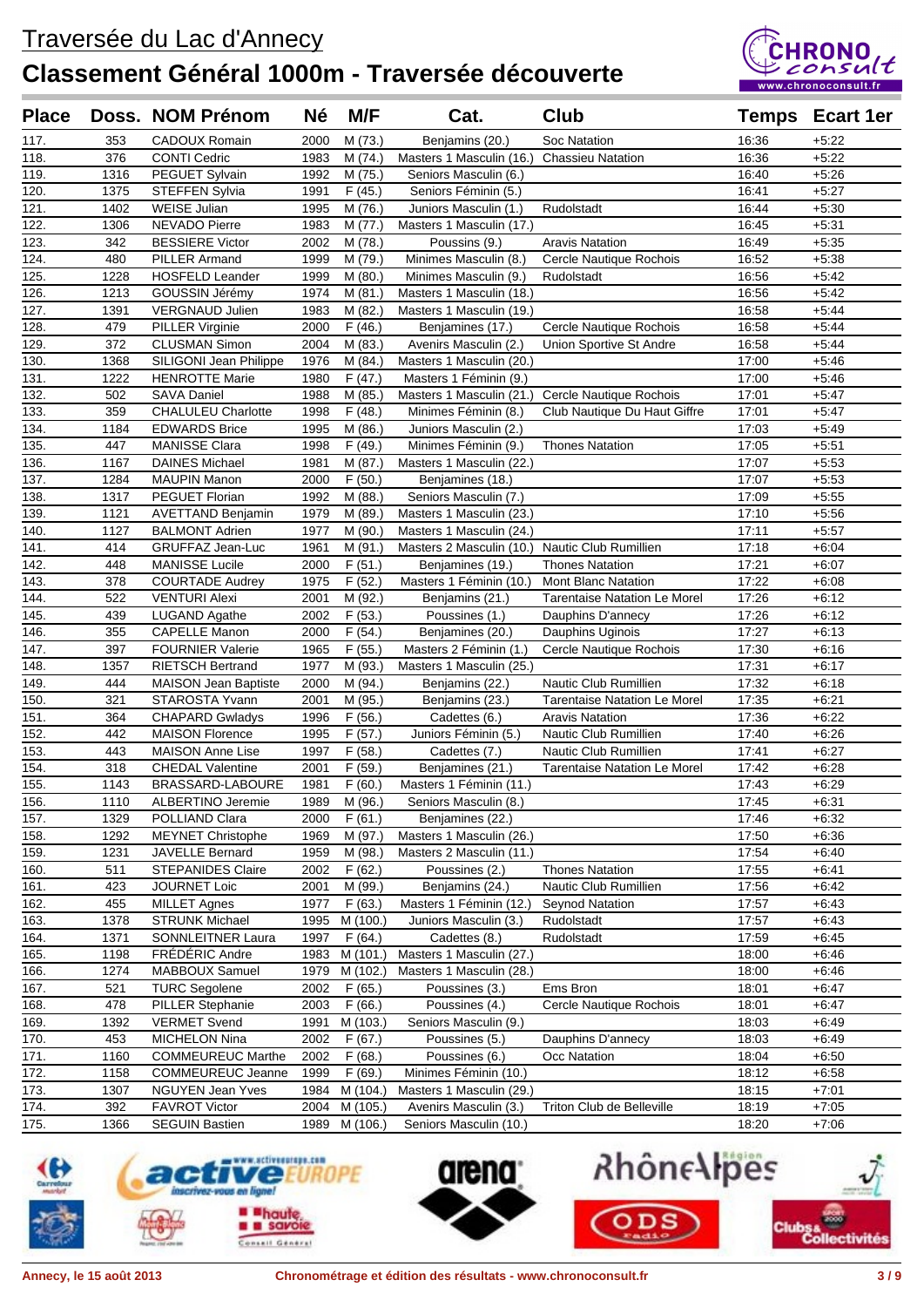

| <b>Place</b> |             | Doss. NOM Prénom                         | Né   | M/F                      | Cat.                                             | Club                        |                | <b>Temps Ecart 1er</b> |
|--------------|-------------|------------------------------------------|------|--------------------------|--------------------------------------------------|-----------------------------|----------------|------------------------|
| 176.         | 1119        | <b>AUSTEN Nick</b>                       | 1970 | M (107.)                 | Masters 1 Masculin (30.)                         | Ocean Lake Triathlon        | 18:21          | $+7:07$                |
| 177.         | 1359        | ROLANDO Fabienne                         | 1977 | F(70.)                   | Masters 1 Féminin (13.)                          |                             | 18:22          | $+7:08$                |
| 178.         | 398         | <b>FOURNIER Stephane</b>                 |      | 1959 M (108.)            | Masters 2 Masculin (12.)                         | Us St Egreve                | 18:27          | $+7:13$                |
| 179.         | 1349        | <b>RAPHY Darren</b>                      | 2003 | M (109.)                 | Poussins (10.)                                   | <b>Bishops Stortford Sc</b> | 18:29          | $+7:15$                |
| 180.         | 404         | GIUNCHI-DAMAZ Maeva 2003                 |      | F(71.)                   | Poussines (7.)                                   | Cn Les Abrets               | 18:31          | $+7:17$                |
| 181.         | 1346        | <b>RAMBOUR Guillaume</b>                 | 1987 | M (110.)                 | Masters 1 Masculin (31.)                         |                             | 18:33          | $+7:19$                |
| 182.         | 433         | <b>LEVET Elsa</b>                        | 1998 | F(72.)                   | Minimes Féminin (11.)                            | <b>Aravis Natation</b>      | 18:37          | $+7:23$                |
| 183.         | 1177        | <b>DOLATA Alix</b>                       | 1999 | F(73.)                   | Minimes Féminin (12.)                            |                             | 18:37          | $+7:23$                |
| 184.         | 458         | <b>MISSILLIER Charlotte</b>              | 1998 | F(74.)                   | Minimes Féminin (13.)                            | <b>Aravis Natation</b>      | 18:37          | $+7:23$                |
| 185.         | 466         | PASSET Anthoine                          | 1995 | M (111.)                 | Juniors Masculin (4.)                            | <b>Thones Natation</b>      | 18:40          | $+7:26$                |
| 186.         | 1280        | <b>MARTINET Loys</b>                     | 1997 | M (112.)                 | Cadets (9.)                                      |                             | 18:42          | $+7:28$                |
| 187.         | 422         | JAY Chloe                                | 2000 | F (75.)                  | Benjamines (23.)                                 | Dauphins Uginois            | 18:44          | $+7:30$                |
| 188.         | 1400        | <b>WATKINS Philippa</b>                  | 1975 | F(76.)                   | Masters 1 Féminin (14.)                          |                             | 18:46          | $+7:32$                |
| 189.         | 1332        | PONVIANNE Sandrine                       | 1976 | F(77.)                   | Masters 1 Féminin (15.)                          |                             | 18:48          | $+7:34$                |
| 190.         | 1322        | <b>PINTUS Hugues</b>                     | 1971 | M (113.)                 | Masters 1 Masculin (32.)                         |                             | 18:50          | $+7:36$                |
| 191.         | 452         | MERMILLOD-BARON                          | 1999 | M (114.)                 | Minimes Masculin (10.)                           | <b>Thones Natation</b>      | 18:50          | $+7:36$                |
| 192.         | 315         | PRICE Elin                               | 1980 | F (78.)                  | Masters 1 Féminin (16.)                          |                             | 18:52          | $+7:38$                |
| 193.         | 465         | <b>MULATIER Hugo</b>                     | 2001 | M (115.)                 | Benjamins (25.)                                  | <b>Aravis Natation</b>      | 18:53          | $+7:39$                |
| 194.         | 472         | <b>PUTHOD Dominique</b>                  | 1962 | M (116.)                 | Masters 2 Masculin (13.)                         |                             | 18:54          | $+7:40$                |
| 195.         | 1129        | <b>BASLE Marc</b>                        | 1980 | M (117.)                 | Masters 1 Masculin (33.)                         |                             | 18:55          | $+7.41$                |
| 196.         | 1204        | <b>GAY Alexis</b>                        | 1990 | M (118.)                 | Seniors Masculin (11.)                           |                             | 18:57          | $+7:43$                |
| 197.         | 1262        | LEJEUNE Stéphane                         | 1982 | M (119.)                 | Masters 1 Masculin (34.)                         |                             | 19:00          | $+7:46$                |
| 198.         | 1328        | POLLIAND Thomas                          | 1993 | M (120.)                 | Juniors Masculin (5.)                            |                             | 19:00          | $+7:46$                |
| 199.         | 1253        | LE CAIN Julien                           | 1977 | M (121.)                 | Masters 1 Masculin (35.)                         |                             | 19:01          | $+7:47$                |
| 200.         | 1235        | <b>KOHLER Friedericke</b>                | 1996 | F (79.)                  | Cadettes (9.)                                    | Grobkochberg                | 19:02          | $+7:48$                |
| 201.         | 1401        | <b>WEISE Antonia</b>                     | 1999 | F(80.)                   | Minimes Féminin (14.)                            | Rudolstadt                  | 19:02          | $+7:48$                |
| 202.         | 487         | <b>PRAT Laurent</b>                      | 1999 | M (122.)                 | Minimes Masculin (11.)                           | Les Dauphins D'annecy       | 19:02          | $+7:48$                |
| 203.         | 1290        | <b>METRAL Coralie</b>                    | 1988 | F(81.)                   | Masters 1 Féminin (17.)                          |                             | 19:02          | $+7.48$                |
| 204.         | 1376        | <b>STRICKLAND Emily</b>                  | 1982 | F(82.)                   | Masters 1 Féminin (18.)                          |                             | 19:03          | $+7:49$                |
| 205.         | 1168        | <b>DAINES Nicolas</b>                    | 1983 | M (123.)                 | Masters 1 Masculin (36.)                         |                             | 19:03          | $+7:49$                |
| 206.         | 317         | <b>DEGRAMONT Manon</b>                   | 1993 | F(83.)                   | Juniors Féminin (6.)                             |                             | 19:04          | $+7:50$                |
| 207.         | 384         | <b>DONJON Martine</b>                    | 1970 | F(84.)                   | Masters 1 Féminin (19.)                          | Aquatic Club Forezien       | 19:04          | $+7:50$                |
| 208.         | 1205        | <b>GELAY TURTAUT</b>                     | 1975 | F(85.)                   | Masters 1 Féminin (20.)                          |                             | 19:04          | $+7:50$                |
| 209.         | 508         | SOCQUET-CLERC                            | 1972 | F(86.)                   | Masters 1 Féminin (21.)                          | <b>Mont Blanc Natation</b>  | 19:05          | $+7:51$                |
| 210.         | 1202        | <b>GARCIA Claude</b>                     | 1962 | M (124.)                 | Masters 2 Masculin (14.)                         |                             | 19:07          | $+7:53$                |
| 211.         | 1372        | SONTHONNAX Romain                        | 1982 | M (125.)                 | Masters 1 Masculin (37.)                         |                             | 19:07          | $+7:53$                |
| 212.         | 1333        | <b>POTIER Pierre-Alexis</b>              | 1990 | M (126.)                 | Seniors Masculin (12.)                           |                             | 19:08          | $+7:54$                |
| 213.         | 1383        | TASCHEREAU Thomas                        |      | 1994 M (127.)            | Juniors Masculin (6.)                            |                             | 19:10          | $+7:56$                |
| 214.         | 517         | <b>TESSIER Elea</b>                      | 2003 | F(87.)                   | Poussines (8.)                                   | Dauphins D'annecy           | 19:10          | $+7:56$                |
| 215.         | 1208        | <b>GIRAUDON Philippe</b>                 |      |                          | 1977 M (128.) Masters 1 Masculin (38.)           |                             | 19:11          | $+7:57$                |
| 216.         | 389         | <b>FAVRE</b> Jacinthe                    | 2002 | F(88.)                   | Poussines (9.)                                   | <b>Thones Natation</b>      | 19:11          | $+7:57$                |
| 217.         | 1408        | LAMBRECHT Bruno                          | 1966 | M (129.)                 | Masters 2 Masculin (15.)                         |                             | 19:12          | $+7.58$                |
| 218.         | 488         | <b>PUYDENUS Helene</b>                   | 1974 | F (89.)                  | Masters 1 Féminin (22.)                          | <b>Mont-Blanc Natation</b>  | 19:13          | $+7:59$                |
| 219.         | 1109        | ABARNOU-SALVAN                           | 1963 | F(90.)                   | Masters 2 Féminin (2.)                           |                             | 19:15          | $+8:01$                |
| 220.         | 358         | CHALOT Chloé                             | 2002 | F (91.)                  | Poussines (10.)                                  | <b>Ems Bron Natation</b>    | 19:15          | $+8:01$                |
| 221.         | 1224        | <b>HIGGS Ailsa</b>                       | 1998 | F (92.)                  | Minimes Féminin (15.)                            |                             | 19:16          | $+8:02$                |
| 222.         | 1385<br>477 | <b>THENON Yannick</b><br>PILLER Isabelle | 1986 | M (130.)                 | Masters 1 Masculin (39.)                         | Cercle Nautique Rochois     | 19:17          | $+8.03$                |
| 223.<br>224. | 1124        | <b>BACK Guillaume</b>                    | 1968 | F (93.)<br>1998 M (131.) | Masters 2 Féminin (3.)<br>Minimes Masculin (12.) |                             | 19:17<br>19:19 | $+8.03$<br>$+8.05$     |
| 225.         | 1132        | <b>BEDNARSKI Maciej</b>                  |      | 1972 M (132.)            | Masters 1 Masculin (40.)                         |                             | 19:20          | $+8:06$                |
| 226.         | 345         | <b>BLANC-GARIN Louis</b>                 |      | 2002 M (133.)            | Poussins (11.)                                   | <b>Thones Natation</b>      | 19:21          | $+8:07$                |
| 227.         | 464         | <b>MOURIER Salome</b>                    | 2002 | F (94.)                  | Poussines (11.)                                  | <b>Thones Natation</b>      | 19:22          | $+8.08$                |
| 228.         | 1324        | PIRAULT François                         |      | 1972 M (134.)            | Masters 1 Masculin (41.)                         |                             | 19:23          | $+8:09$                |
| 229.         | 462         | <b>MOTTIER Antonin</b>                   | 2003 | M (135.)                 | Poussins (12.)                                   | <b>Thones Natation</b>      | 19:23          | $+8.09$                |
| 230.         | 1382        | <b>TASCHEREAU Sylvain</b>                | 1997 | M (136.)                 | Cadets (10.)                                     |                             | 19:24          | $+8:10$                |
| 231.         | 383         | <b>DEWAZIERE Heidi</b>                   | 1999 | F (95.)                  | Minimes Féminin (16.)                            | <b>Aravis Natation</b>      | 19:27          | $+8:13$                |
| 232.         | 1381        | TARDY-PONVIANNE                          | 2001 | F (96.)                  | Benjamines (24.)                                 |                             | 19:31          | $+8:17$                |
| 233.         | 1393        | <b>HILD Vincent</b>                      | 1974 | M (137.)                 | Masters 1 Masculin (42.)                         |                             | 19:31          | $+8:17$                |
| 234.         | 1308        | NICOT Nolwenn                            | 2000 | F (97.)                  | Benjamines (25.)                                 |                             | 19:32          | $+8:18$                |
|              |             |                                          |      |                          |                                                  |                             |                |                        |





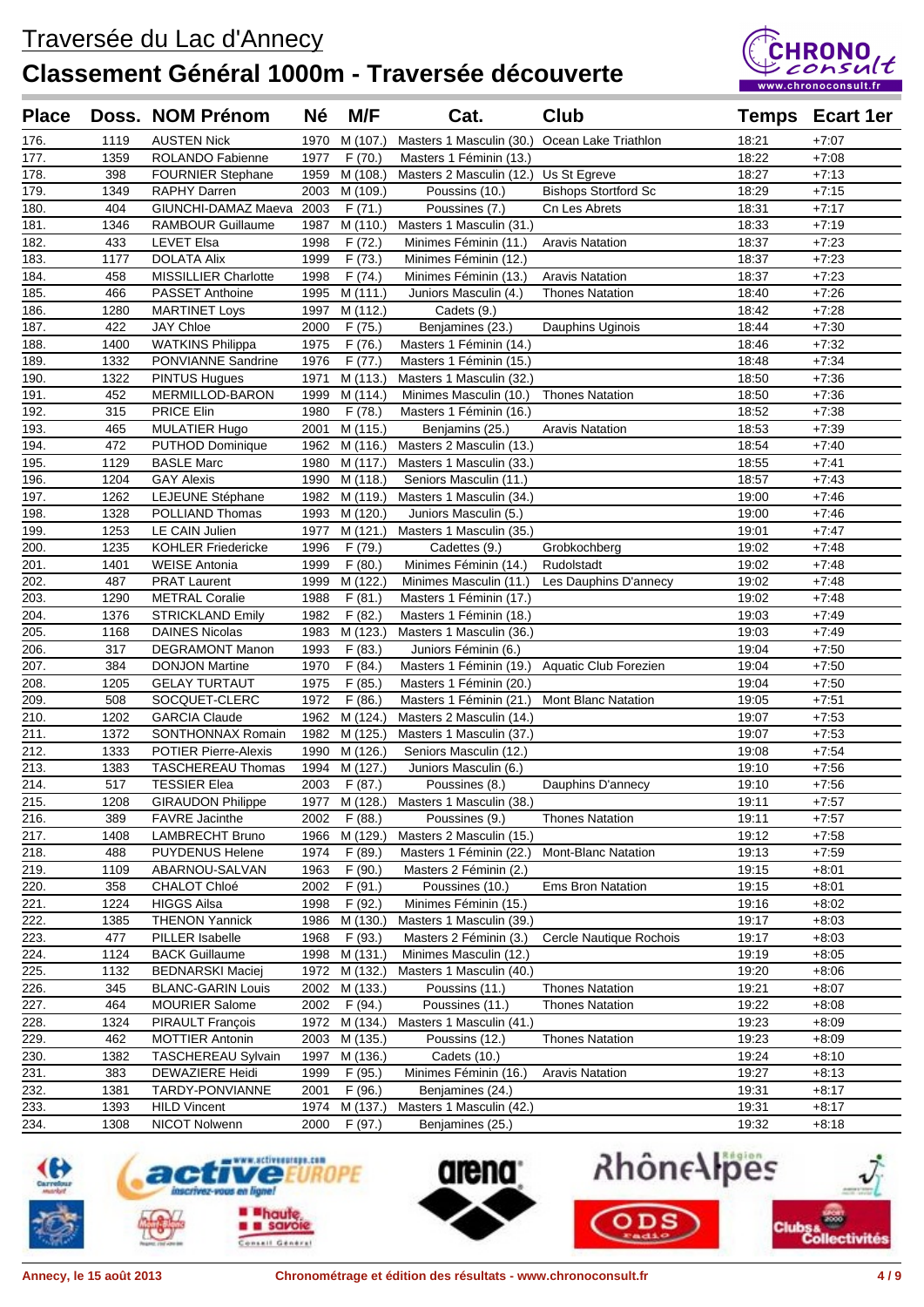

| <b>Place</b> |             | Doss. NOM Prénom                                  | <b>Né</b>    | M/F                  | Cat.                                               | <b>Club</b>                                        |                | <b>Temps</b> Ecart 1er |
|--------------|-------------|---------------------------------------------------|--------------|----------------------|----------------------------------------------------|----------------------------------------------------|----------------|------------------------|
| 235.         | 1195        | <b>FLANDIN David</b>                              | 1973         | M (138.)             | Masters 1 Masculin (43.)                           |                                                    | 19:33          | $+8:19$                |
| 236.         | 1313        | <b>ORLANDO Marine</b>                             | 1991         | F(98.)               | Seniors Féminin (6.)                               |                                                    | 19:34          | $+8:20$                |
| 237.         | 1266        | <b>LEVET Christelle</b>                           | 1970         | F (99.)              | Masters 1 Féminin (23.)                            |                                                    | 19:35          | $+8.21$                |
| 238.         | 1218        | <b>GUESTIN Philippe</b>                           | 1979         | M (139.)             | Masters 1 Masculin (44.)                           |                                                    | 19:36          | $+8:22$                |
| 239.         | 1258        | <b>LEBLANC Noémie</b>                             | 1984         | F(100.)              | Masters 1 Féminin (24.)                            |                                                    | 19:39          | $+8:25$                |
| 240.         | 473         | <b>PERRISSIN Marceau</b>                          | 2002         | M (140.)             | Poussins (13.)                                     | <b>Aravis Natation</b>                             | 19:39          | $+8:25$                |
| 241.         | 1367        | SIDORENKO Marc                                    | 1951         | M (141.)             | Masters 2 Masculin (16.)                           |                                                    | 19:40          | $+8:26$                |
| 242.         | 1363        | <b>SAURAT Agnes</b>                               | 1987         | F(101.)              | Masters 1 Féminin (25.)                            |                                                    | 19:40          | $+8:26$                |
| 243.         | 1118        | <b>ASSIE Julie</b>                                | 1992         | F (102.)             | Seniors Féminin (7.)                               |                                                    | 19:40          | $+8:26$                |
| 244.         | 1174        | <b>DEPARDIEU Philippe</b>                         | 1977         | M (142.)             | Masters 1 Masculin (45.)                           |                                                    | 19:43          | $+8:29$                |
| 245.         | 400         | <b>FROISSARD Antia</b>                            | 2004         | F(103.)              | Avenirs Féminin (1.)                               | <b>Club Natation Maison Alfort</b>                 | 19:45          | $+8:31$                |
| 246.         | 510         | STENT-TORRIANI                                    | 2001         | F(104.)              | Benjamines (26.)                                   | <b>Thones Natation</b>                             | 19:47          | $+8:33$                |
| 247.         | 1233        | <b>JULIEN Laetitia</b>                            | 1976         | F (105.)             | Masters 1 Féminin (26.)                            |                                                    | 19:48          | $+8:34$                |
| 248.         | 332         | <b>BEDNARSKI Valerie</b>                          | 1972         | F (106.)             | Masters 1 Féminin (27.)                            | Dauphins Uginois                                   | 19:48          | $+8:34$                |
| 249.         | 459         | MISSILLIER Justine                                | 2000         | F (107.)             | Benjamines (27.)                                   | <b>Aravis Natation</b>                             | 19:50          | $+8:36$                |
| 250.         | 1145        | <b>BRETON Reginald</b>                            | 1971         | M (143.)             | Masters 1 Masculin (46.)                           |                                                    | 19:50          | $+8:36$                |
| 251.         | 1331        | POLO-PERUCCHIN                                    | 1989         | F(108.)              | Seniors Féminin (8.)                               |                                                    | 19:51          | $+8.37$                |
| 252.         | 339         | <b>BERNARD Arnaud</b>                             | 2001         | M (144.)             | Benjamins (26.)                                    | <b>Thones Natation</b>                             | 19:53          | $+8:39$                |
| 253.         | 365         | <b>CHARAT Manon</b>                               | 2002         | F (109.)             | Poussines (12.)                                    | Cn Les Abrets                                      | 19:53          | $+8:39$                |
| 254.         | 385         | <b>DREAN Samuel</b>                               | 2001         | M (145.)             | Benjamins (27.)                                    | <b>Thones Natation</b>                             | 19:54          | $+8:40$                |
| 255.         | 1272        | <b>LUNARDI Mathieu</b>                            | 1999         | M (146.)             | Minimes Masculin (13.)                             |                                                    | 19:56          | $+8:42$                |
| 256.         | 503         | <b>SCHEER Julien</b>                              | 2000         | M (147.)             | Benjamins (28.)                                    | Dauphins D'annecy                                  | 19:56          | $+8:42$                |
| 257.         | 1320        | <b>PILLON Lucie</b>                               | 1989         | F(110.)              | Seniors Féminin (9.)                               |                                                    | 19:59          | $+8:45$                |
| 258.         | 509         | STENT-TORRIANI                                    | 2002         | F (111.)             | Poussines (13.)                                    | <b>Thones Natation</b>                             | 19:59          | $+8:45$                |
| 259.         | 1261        | <b>LEGENDRE Geraldine</b>                         | 1979         | F (112.)             | Masters 1 Féminin (28.)                            |                                                    | 20:01          | $+8.47$                |
| 260.         | 461         | MOREAU-FLACHAT                                    | 1969         | F (113.)             | Masters 1 Féminin (29.)                            | D'eau A D'eau 38                                   | 20:04          | $+8:50$                |
| 261.<br>262. | 325<br>483  | <b>BACK Raphael</b><br><b>PLASSE Pauline</b>      | 2003<br>2002 | M (148.)<br>F (114.) | Poussins (14.)<br>Poussines (14.)                  | <b>Csmp Puteaux</b><br><b>Nautic Club Sorbiers</b> | 20:06<br>20:07 | $+8.52$<br>$+8.53$     |
| 263.         | 1223        | <b>HIGGS Russell</b>                              | 1969         | M (149.)             | Masters 1 Masculin (47.)                           |                                                    | 20:07          | $+8:53$                |
| 264.         | 1395        | <b>VINDRET Juliette</b>                           | 2000         | F(115.)              | Benjamines (28.)                                   |                                                    | 20:08          | $+8:54$                |
| 265.         | 515         | <b>TERSEN Theo</b>                                | 1995         | M (150.)             | Juniors Masculin (7.)                              | Cercle Nautique Tricastin                          | 20:09          | $+8:55$                |
| 266.         | 1397        | <b>VINDRET Philippe</b>                           | 1996         | M (151.)             | Cadets (11.)                                       |                                                    | 20:09          | $+8:55$                |
| 267.         | 316         | ADAMI Magdalena                                   | 1992         | F(116.)              | Seniors Féminin (10.)                              |                                                    | 20:10          | $+8.56$                |
| 268.         | 1151        | CHAMPANHET                                        | 1997         | M (152.)             | Cadets (12.)                                       |                                                    | 20:11          | $+8.57$                |
| 269.         | 1377        | <b>STRICKLAND Claire</b>                          | 1984         | F (117.)             | Masters 1 Féminin (30.)                            |                                                    | 20:12          | $+8.58$                |
| 270.         | 412         | <b>GROMIER Angelique</b>                          | 1996         | F (118.)             | Cadettes (10.)                                     | <b>Tarentaise Natation Le Morel</b>                | 20:13          | $+8.59$                |
| 271.         | 1146        | <b>BRON Valérie</b>                               | 1970         | F (119.)             | Masters 1 Féminin (31.)                            |                                                    | 20:15          | $+9:01$                |
| 272.         | 1390        | <b>VELLUT Didier</b>                              | 1966         | M (153.)             | Masters 2 Masculin (17.)                           |                                                    | 20:18          | $+9:04$                |
| 273.         | 1182        | <b>DUPRE Charlotte</b>                            |              | 1983 F (120.)        | Masters 1 Féminin (32.)                            |                                                    | 20:21          | $+9:07$                |
| 274.         | 419         | <b>HENRI Mathis</b>                               |              | 2003 M (154.)        | Poussins (15.)                                     | <b>Thones Natation</b>                             | 20:24          | $+9:10$                |
| 275.         | 490         | <b>QUESNEL Prisca</b>                             |              | 2001 F (121.)        | Benjamines (29.)                                   | Dauphins Uginois                                   | 20:27          | $+9.13$                |
| 276.         | 1215        | <b>GRANJUX Natalie</b>                            | 1977         | F (122.)             | Masters 1 Féminin (33.)                            |                                                    | 20:33          | $+9:19$                |
| 277.         | 467         | PECHOUX Meline                                    |              | 2002 F (123.)        | Poussines (15.)                                    | <b>Thones Natation</b>                             | 20:36          | $+9:22$                |
| 278.         | 482         | <b>PLACE Iseline</b>                              |              | 2002 F (124.)        | Poussines (16.)                                    | <b>Aravis Natation</b>                             | 20:37          | $+9:23$                |
| 279.         | 457         | <b>MISSILLIER Brice</b>                           | 1979         | M (155.)             | Masters 1 Masculin (48.)                           | <b>Aravis Natation</b>                             | 20:38          | $+9:24$                |
| 280.         | 379         | <b>CROS</b> Jeanne                                | 2002         | F (125.)             | Poussines (17.)                                    | <b>Aravis Natation</b>                             | 20:39          | $+9:25$                |
| 281.         | 1373        | SOUSSEAU Jean                                     |              | 1954 M (156.)        | Masters 2 Masculin (18.)                           |                                                    | 20:42          | $+9:28$                |
| 282.         | 374         | <b>COLISSON Justin</b>                            | 1998         | M (157.)             | Minimes Masculin (14.)                             | Dauphins D'annecy                                  | 20:50          | $+9:36$                |
| 283.         | 523         | <b>WILMOT Robert</b>                              | 1971         | M (158.)             | Masters 1 Masculin (49.) Cn Haute Giffre           |                                                    | 20:51          | $+9:37$                |
| 284.         | 524         | <b>WILMOT Jack</b>                                | 2003         | M (159.)             | Poussins (16.)                                     | Cn Haute Giffre                                    | 20:53          | $+9:39$                |
| 285.         | 1226        | HINFELAAR Sebastiaan                              | 1995         | M (160.)             | Juniors Masculin (8.)                              |                                                    | 20:53          | $+9.39$                |
| 286.         | 1136        | <b>BIANCHI Enzo</b>                               | 1997         | M (161.)             | Cadets (13.)                                       |                                                    | 20:55          | $+9:41$                |
| 287.         | 1179        | <b>DUBOIS Romain</b>                              | 1971         | M (162.)             | Masters 1 Masculin (50.)                           |                                                    | 20:59          | $+9:45$                |
| 288.         | 1302        | <b>MULATIER Violette</b>                          | 1981         | F (126.)             | Masters 1 Féminin (34.)                            |                                                    | 21:02          | $+9:48$                |
| 289.         | 1271        | LOUVEL Antoine                                    | 1984         | M (163.)             | Masters 1 Masculin (51.)                           |                                                    | 21:02          | $+9:48$                |
| 290.         | 1323<br>449 | PIQUE Raphaël                                     | 1984         | M (164.)             | Masters 1 Masculin (52.)                           |                                                    | 21:05<br>21:08 | $+9.51$<br>$+9.54$     |
| 291.<br>292. | 1219        | <b>MANISSE Sophie</b><br><b>GUILLAUME Edouard</b> | 1967<br>1982 | F (127.)<br>M (165.) | Masters 2 Féminin (4.)<br>Masters 1 Masculin (53.) | <b>Thones Natation</b>                             | 21:12          | $+9.58$                |
|              | 1293        | <b>MILLION Pauline</b>                            | 1987         | F (128.)             | Masters 1 Féminin (35.)                            |                                                    | 21:15          | $+10:01$               |
| 293.         |             |                                                   |              |                      |                                                    |                                                    |                |                        |





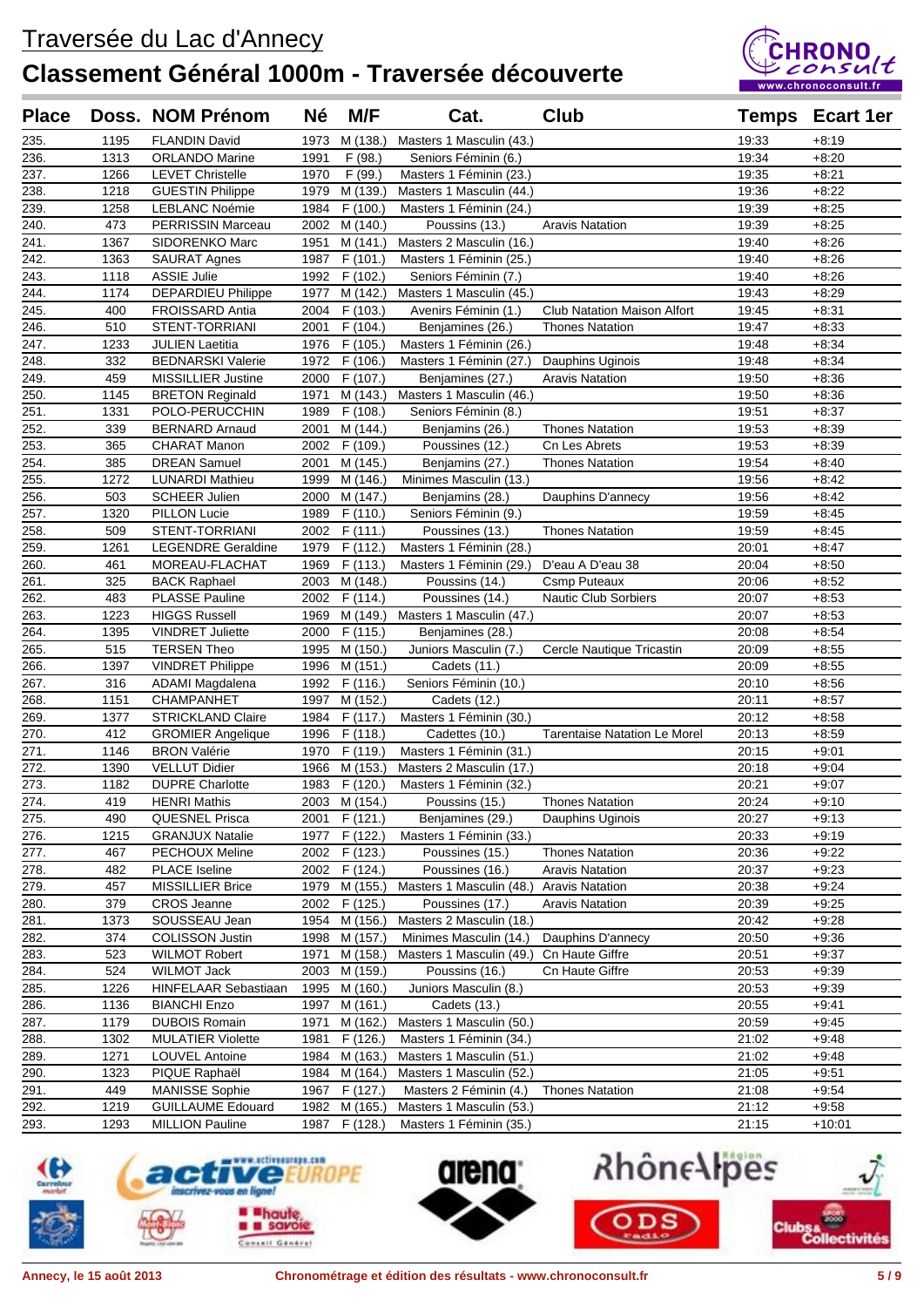

| <b>Place</b> |             | Doss. NOM Prénom                                  | <b>Né</b>    | M/F                  | Cat.                                     | Club                                               |                | <b>Temps</b> Ecart 1er |
|--------------|-------------|---------------------------------------------------|--------------|----------------------|------------------------------------------|----------------------------------------------------|----------------|------------------------|
| 294.         | 1240        | LAFEUILLADE Magali                                | 1976         | F (129.)             | Masters 1 Féminin (36.)                  |                                                    | 21:17          | $+10:03$               |
| 295.         | 1178        | <b>DOYEN Catherine</b>                            | 1964         | F(130.)              | Masters 2 Féminin (5.)                   |                                                    | 21:18          | $+10:04$               |
| 296.         | 331         | <b>BAUX Bénédicte</b>                             | 1976         | F (131.)             | Masters 1 Féminin (37.)                  | <b>Cascol Natation</b>                             | 21:19          | $+10:05$               |
| 297.         | 394         | FERRE Ryan                                        | 2003         | M (166.)             | Poussins (17.)                           | Seynod Natation                                    | 21:22          | $+10:08$               |
| 298.         | 1374        | <b>HINFELAAR Stef</b>                             | 1961         | M (167.)             | Masters 2 Masculin (19.)                 |                                                    | 21:22          | $+10:08$               |
| 299.         | 1230        | <b>HOTCHKISS Elliott</b>                          | 1982         | M (168.)             | Masters 1 Masculin (54.)                 |                                                    | 21:23          | $+10:09$               |
| 300.         | 1251        | LE XUAN Tuong                                     | 1983         | M (169.)             | Masters 1 Masculin (55.)                 |                                                    | 21:24          | $+10:10$               |
| 301.         | 476         | PIERREL Julie                                     | 2002         | F (132.)             | Poussines (18.)                          | <b>Aravis Natation</b>                             | 21:25          | $+10.11$               |
| 302.         | 1130        | <b>BAUR</b> Ingrid                                | 1973         | F(133.)              | Masters 1 Féminin (38.)                  |                                                    | 21:30          | $+10:16$               |
| 303.         | 504         | <b>SCHEER Philippe</b>                            | 1960         | M (170.)             | Masters 2 Masculin (20.) Seynod Natation |                                                    | 21:32          | $+10:18$               |
| 304.         | 1362        | <b>SANCTUS Christine</b>                          | 1971         | F (134.)             | Masters 1 Féminin (39.)                  |                                                    | 21:33          | $+10:19$               |
| 305.         | 1186        | <b>ELSENER Yannick</b>                            | 1967         | M (171.)             | Masters 2 Masculin (21.)                 |                                                    | 21:33          | $+10:19$               |
| 306.         | 1187        | <b>ELSENER Julien</b>                             | 2000         | M (172.)             | Benjamins (29.)                          |                                                    | 21:35          | $+10.21$               |
| 307.         | 427         | LE DUC Sylvie                                     | 1974         | F (135.)             | Masters 1 Féminin (40.)                  | D'eau A D'eau 38                                   | 21:36          | $+10:22$               |
| 308.         | 348         | BOUVIER-GARZON                                    | 2000         | F(136.)              | Benjamines (30.)                         | <b>Tarentaise Natation Le Morel</b>                | 21:36          | $+10:22$               |
| 309.         | 1259        | LEFEVRE Pauline                                   | 1982         | F (137.)             | Masters 1 Féminin (41.)                  |                                                    | 21:37          | $+10:23$               |
| 310.         | 1236        | KOHLER Johanna                                    | 2004         | F(138.)              | Avenirs Féminin (2.)                     | Grobkochberg                                       | 21:38          | $+10:24$               |
| 311.         | 1398        | <b>VOHLER Michael</b>                             | 1967         | M (173.)             | Masters 2 Masculin (22.) Grobkochberg    |                                                    | 21:38          | $+10:24$               |
| 312.         | 1214        | <b>GRADEL Miryam</b>                              | 1980         | F (139.)             | Masters 1 Féminin (42.)                  |                                                    | 21:39          | $+10:25$               |
| 313.         | 1303        | NAVIONIS Anne-Sophie                              | 1989         | F (140.)             | Seniors Féminin (11.)                    |                                                    | 21:40          | $+10:26$               |
| 314.         | 1155        | <b>COINTEPAS Sarah</b>                            | 1983         | F(141.)              | Masters 1 Féminin (43.)                  |                                                    | 21:40          | $+10:26$               |
| 315.         | 1330        | POLLIAND Nathalie                                 | 1966         | F (142.)             | Masters 2 Féminin (6.)                   |                                                    | 21:41          | $+10.27$               |
| 316.         | 1410        | <b>BOUVIER GARZON</b>                             | 1968         | M (174.)             | Masters 2 Masculin (23.)                 |                                                    | 21:42          | $+10:28$               |
| 317.         | 1358        | <b>ROGE Lucie</b>                                 | 1989         | F(143.)              | Seniors Féminin (12.)                    |                                                    | 21:44          | $+10:30$               |
| 318.         | 1142        | <b>BOUVET Cecile</b>                              | 1970         | F (144.)             | Masters 1 Féminin (44.)                  |                                                    | 21:45          | $+10:31$               |
| 319.         | 362         | <b>CHAON Pierre</b>                               | 1962         | M (175.)             | Masters 2 Masculin (24.)                 | <b>Aravis Natation</b>                             | 21:45          | $+10.31$               |
| 320.         | 382         | <b>DELOCHE Marine</b>                             | 2002         | F (145.)             | Poussines (19.)                          | <b>Aravis Natation</b>                             | 21:46          | $+10:32$               |
| 321.         | 1361        | <b>SALMON Alain</b>                               | 1964         | M (176.)             | Masters 2 Masculin (25.)                 |                                                    | 21:46          | $+10:32$               |
| 322.         | 1364        | <b>SCHOTT Stephane</b>                            | 1971         | M (177.)             | Masters 1 Masculin (56.)                 |                                                    | 21:46          | $+10:32$               |
| 323.         | 1250        | LE MINH Triet                                     | 1977         | M (178.)             | Masters 1 Masculin (57.)                 |                                                    | 21:48          | $+10.34$               |
| 324.         | 1369        | <b>SMITH Michael</b>                              | 1998         | M (179.)             | Minimes Masculin (15.)                   |                                                    | 21:48          | $+10:34$               |
| 325.         | 1365        | <b>SEBASTIEN Perrine</b><br><b>TERSEN Patrice</b> | 2001         | F(146.)              | Benjamines (31.)                         |                                                    | 21:49<br>21:50 | $+10:35$<br>$+10:36$   |
| 326.<br>327. | 516<br>1257 | LE PALLEC Maelle                                  | 1960<br>2000 | M (180.)<br>F (147.) | Benjamines (32.)                         | Masters 2 Masculin (26.) Cercle Nautique Tricastin | 21:50          | $+10:36$               |
| 328.         | 1406        | ZIMMERMANN Christelle 1982                        |              | F(148.)              | Masters 1 Féminin (45.)                  |                                                    | 21:50          | $+10:36$               |
| 329.         | 1116        | <b>AMELOT Laure</b>                               | 1982         | F (149.)             | Masters 1 Féminin (46.)                  |                                                    | 21:50          | $+10:36$               |
| 330.         | 454         | <b>MICHON Sandrine</b>                            | 1972         | F (150.)             | Masters 1 Féminin (47.)                  | D'eau A D'eau 38                                   | 21:50          | $+10:36$               |
| 331.         | 1188        | <b>ELZIERE Pierre</b>                             | 1949         | M (181.)             | Masters 2 Masculin (27.)                 |                                                    | 21:51          | $+10:37$               |
| 332.         | 1217        | <b>GUERNE Anthony</b>                             | 1970         | M (182.)             | Masters 1 Masculin (58.)                 |                                                    | 21:53          | $+10:39$               |
| 333.         | 1353        | <b>REVEYRAND Vincent</b>                          |              | 1998 M (183.)        | Minimes Masculin (16.)                   |                                                    | 21:53          | $+10:39$               |
| 334.         | 1249        | <b>LAZIAN Françoise</b>                           |              | 1950 F (151.)        | Masters 2 Féminin (7.)                   |                                                    | 21:53          | $+10.39$               |
| 335.         | 1229        | <b>HOTCHKISS Stuart</b>                           | 1949         | M (184.)             | Masters 2 Masculin (28.)                 |                                                    | 21:55          | $+10.41$               |
| 336.         | 1268        | <b>LIMAM Sabrina</b>                              | 1984         | F (152.)             | Masters 1 Féminin (48.)                  |                                                    | 21:56          | $+10:42$               |
| 337.         | 1212        | GOILLON Léa                                       | 1997         | F (153.)             | Cadettes (11.)                           |                                                    | 21:59          | $+10:45$               |
| 338.         | 428         | LE FUR Noan                                       | 2002         | F(154.)              | Poussines (20.)                          | Dauphins D'annecy                                  | 22:00          | $+10:46$               |
| 339.         | 1409        | <b>SCAVINI Francois</b>                           | 1954         | M (185.)             | Masters 2 Masculin (29.)                 |                                                    | 22:01          | $+10:47$               |
| 340.         | 1144        | <b>BRESSIEUX Julien</b>                           | 1982         | M (186.)             | Masters 1 Masculin (59.)                 |                                                    | 22:02          | $+10:48$               |
| 341.         | 429         | LE GRAND Manon                                    | 1999         | F (155.)             | Minimes Féminin (17.)                    | <b>Tarentaise Natation Le Morel</b>                | 22:04          | $+10:50$               |
| 342.         | 344         | <b>BICHE Philippe</b>                             | 1969         | M (187.)             | Masters 1 Masculin (60.                  | Les Nageurs de La Bievre                           | 22:04          | $+10:50$               |
| 343.         | 393         | <b>FAVROT Sandrine</b>                            | 1973         | F(156.)              | Masters 1 Féminin (49.)                  | Triton Club de Belleville                          | 22:05          | $+10:51$               |
| 344.         | 1263        | LEROUGE Stéphanie                                 | 1975         | F (157.)             | Masters 1 Féminin (50.)                  |                                                    | 22:07          | $+10:53$               |
| 345.         | 1287        | MAZZILLI Lucas                                    | 1997         | M (188.)             | Cadets (14.)                             |                                                    | 22:12          | $+10:58$               |
| 346.         | 1384        | <b>TEISSIER Anne</b>                              | 1982         | F (158.)             | Masters 1 Féminin (51.)                  |                                                    | 22:13          | $+10:59$               |
| 347.         | 1291        | METRAL-BOFFOD Cyril                               | 1996         | M (189.)             | Cadets (15.)                             |                                                    | 22:14          | $+11:00$               |
| 348.         | 1321        | <b>PINTUS Catherine</b>                           | 1976         | F (159.)             | Masters 1 Féminin (52.)                  |                                                    | 22:14          | $+11:00$               |
| 349.         | 369         | <b>CHEDAL David</b>                               | 1972         | M (190.)             | Masters 1 Masculin (61.)                 | <b>Tarentaise Natation Le Morel</b>                | 22:14          | $+11:00$               |
| 350.         | 1180        | <b>DUCRET Jean-Francois</b>                       | 1997         | M (191.)             | Cadets (16.)                             |                                                    | 22:17          | $+11:03$               |
| 351.         | 343         | <b>BICHE Antoine</b>                              | 1996         | M (192.)             | Cadets (17.)                             | Les Nageurs de La Bievre                           | 22:21          | $+11:07$               |
| 352.         | 1194        | <b>FIGUIERE Nicole</b>                            | 1945         | F(160.)              | Masters 2 Féminin (8.)                   |                                                    | 22:21          | $+11:07$               |





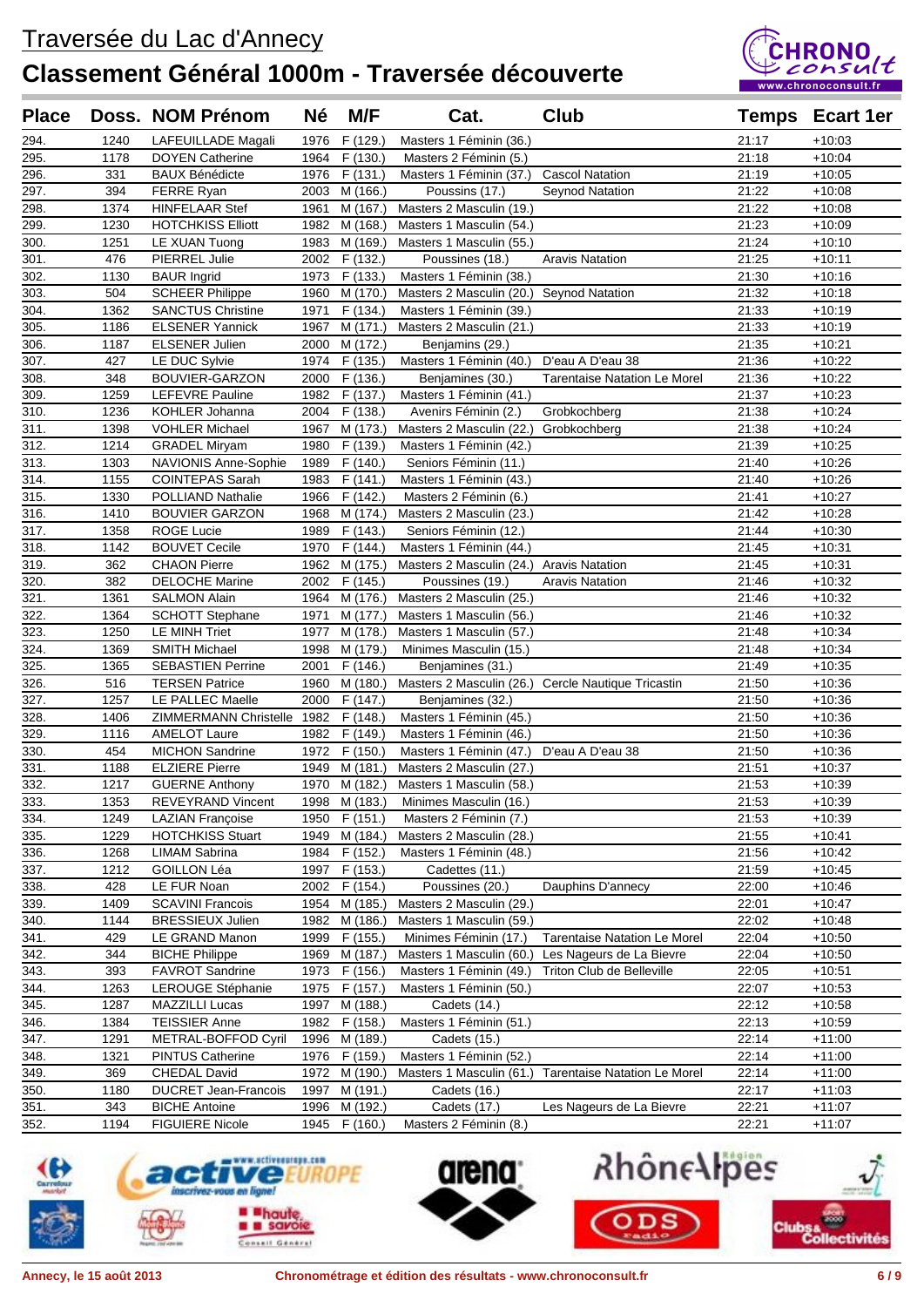

| <b>Place</b>       |      | Doss. NOM Prénom           | Né   | M/F           | Cat.                                   | Club                                |       | <b>Temps</b> Ecart 1er |
|--------------------|------|----------------------------|------|---------------|----------------------------------------|-------------------------------------|-------|------------------------|
| 353.               | 475  | PICHEREAU Nicolas          | 1980 | M (193.)      | Masters 1 Masculin (62.)               | Dauphins Uginois                    | 22:22 | $+11:08$               |
| 354.               | 506  | <b>SERPILLON Roberts</b>   | 1967 | F(161.)       | Masters 2 Féminin (9.)                 | D'eau A D'eau 38                    | 22:22 | $+11:08$               |
| 355.               | 496  | ROCHON LAURENT             | 2004 | F (162.)      | Avenirs Féminin (3.)                   | Dauphins Uginois                    | 22:23 | $+11:09$               |
| 356.               | 340  | <b>BERTHET Audrey</b>      | 1983 | F(163.)       | Masters 1 Féminin (53.)                | Nautic Club Rumillien               | 22:24 | $+11:10$               |
| 357.               | 333  | <b>BEDNARSKI Eva</b>       | 2004 | F (164.)      | Avenirs Féminin (4.)                   | Dauphins Uginois                    | 22:24 | $+11:10$               |
| 358.               | 338  | <b>BERLAND Chloé</b>       | 1990 | F(165.)       | Seniors Féminin (13.)                  | Dauphins D'eyzin Pinet              | 22:26 | $+11:12$               |
| 359.               | 470  | <b>PERRAT Pauline</b>      | 1996 | F(166.)       | Cadettes (12.)                         | Dauphins D'eyzin-Pinet              | 22:27 | $+11:13$               |
| 360.               | 1351 | <b>REME Laurène</b>        | 1998 | F (167.)      | Minimes Féminin (18.)                  |                                     | 22:27 | $+11:13$               |
| 361.               | 1148 | <b>CALMELS Fabien</b>      |      | 1974 M (194.) | Masters 1 Masculin (63.)               |                                     | 22:31 | $+11:17$               |
| 362.               | 381  | <b>DEBARD Carole</b>       | 1971 | F(168.)       | Masters 1 Féminin (54.)                | D'eau A D'eau 38                    | 22:34 | $+11:20$               |
| 363.               | 1355 | REYNAUD Angelique          | 1981 | F (169.)      | Masters 1 Féminin (55.)                |                                     | 22:35 | $+11:21$               |
| 364.               | 1172 | DELECROIX Jerome           | 1988 | M (195.)      | Masters 1 Masculin (64.)               |                                     | 22:36 | $+11:22$               |
| 365.               | 1137 | <b>BLANCHARD Yannick</b>   | 1975 | M (196.)      | Masters 1 Masculin (65.)               |                                     | 22:40 | $+11:26$               |
| 366.               | 1407 | <b>LAMBRECTH Sandrine</b>  | 1970 | F (170.)      | Masters 1 Féminin (56.)                |                                     | 22:41 | $+11:27$               |
| 367.               | 1325 | PIROT Sebastien            | 1977 | M (197.)      | Masters 1 Masculin (66.)               |                                     | 22:45 | $+11:31$               |
| 368.               | 1254 | LE NORMAND Gilles          | 1963 | M (198.)      | Masters 2 Masculin (30.)               |                                     | 22:48 | $+11:34$               |
| 369.               | 1234 | <b>KASTLER Arthur</b>      | 1996 | M (199.)      | Cadets (18.)                           |                                     | 22:52 | $+11:38$               |
| 370.               | 1123 | <b>BACK Gilles</b>         | 1965 | M (200.)      | Masters 2 Masculin (31.)               |                                     | 22:54 | $+11:40$               |
| 371.               | 1309 | <b>NOUVELLE Sonia</b>      | 1975 | F(171.)       | Masters 1 Féminin (57.)                |                                     | 23:03 | $+11:49$               |
| 372.               | 1175 | <b>DESMOULINS Matthieu</b> | 1997 | M (201.)      | Cadets (19.)                           |                                     | 23:05 | $+11:51$               |
| 373.               | 1164 | <b>COURTEILLE Hermann</b>  | 1981 | M (202.)      | Masters 1 Masculin (67.)               |                                     | 23:07 | $+11:53$               |
| 374.               | 1273 | LUPIN Mégane               | 1995 | F(172.)       | Juniors Féminin (7.)                   |                                     | 23:09 | $+11:55$               |
| $\overline{375}$ . | 1269 | <b>LOPEZ Nathalie</b>      | 1981 | F(173.)       | Masters 1 Féminin (58.)                |                                     | 23:19 | $+12:05$               |
| 376.               | 463  | <b>MOURAUX Benjamin</b>    | 2001 | M (203.)      | Benjamins (30.)                        | <b>Tarentaise Natation Le Morel</b> | 23:23 | $+12:09$               |
| 377.               | 1133 | <b>BENMILOUD Sabria</b>    | 1978 | F (174.)      | Masters 1 Féminin (59.)                |                                     | 23:27 | $+12:13$               |
| 378.               | 1239 | LAFAGE Aurélien            | 1991 | M (204.)      | Seniors Masculin (13.)                 |                                     | 23:28 | $+12:14$               |
| 379.               | 1154 | <b>COGOLUENHES Urbain</b>  | 1974 | M (205.)      | Masters 1 Masculin (68.)               |                                     | 23:35 | $+12:21$               |
| 380.               | 500  | SAINT YVES Marion          | 2001 | F (175.)      | Benjamines (33.)                       | Amiens Métropole Natation           | 23:38 | $+12:24$               |
| 381.               | 1193 | FAUCHER Théo               | 2000 | M (206.)      | Benjamins (31.)                        |                                     | 23:59 | $+12:45$               |
| 382.               | 1345 | RAIMOND Christian          | 1966 | M (207.)      | Masters 2 Masculin (32.)               |                                     | 24:02 | $+12:48$               |
| 383.               | 1342 | RABATEL Françoise          | 1958 | F(176.)       | Masters 2 Féminin (10.)                |                                     | 24:03 | $+12:49$               |
| 384.               | 1169 | DE LA ROCQUE               | 2003 | F(177.)       | Poussines (21.)                        |                                     | 24:09 | $+12:55$               |
| 385.               | 1356 | RICHARD Jean-Michel        | 1960 | M (208.)      | Masters 2 Masculin (33.)               |                                     | 24:14 | $+13:00$               |
| 386.               | 1181 | <b>DUFOURNET Gregoire</b>  | 1972 | M (209.)      | Masters 1 Masculin (69.)               |                                     | 24:17 | $+13:03$               |
| 387.               | 440  | <b>MAFFRE Catherine</b>    | 1957 | F(178.)       | Masters 2 Féminin (11.)                | <b>Castres Sport Nautiques</b>      | 24:21 | $+13:07$               |
| 388.               | 366  | CHARLES John               | 1973 | M (210.)      | Masters 1 Masculin (70.)               | <b>Thones Natation</b>              | 24:21 | $+13:07$               |
| 389.               | 367  | <b>CHARLES Matthieu</b>    | 2003 | M(211.)       | Poussins (18.)                         | <b>Thones Natation</b>              | 24:22 | $+13:08$               |
| 390.               | 1242 | <b>LAPORTE Christine</b>   | 1965 | F (179.)      | Masters 2 Féminin (12.)                |                                     | 24:26 | $+13:12$               |
| 391.               | 1294 | MIREK ROUGEAUX             | 1998 | M (212.)      | Minimes Masculin (17.)                 |                                     | 24:29 | $+13:15$               |
| 392.               | 1161 | COQUEL Thomas              |      |               | 1986 M (213.) Masters 1 Masculin (71.) |                                     | 24:29 | $+13:15$               |
| 393.               | 370  | CLARK-RALPH Julie          |      | 1966 F (180.) | Masters 2 Féminin (13.)                | <b>Thones Natation</b>              | 24:30 | $+13:16$               |
| 394.               | 368  | <b>CHARVET Manon</b>       | 1999 | F(181.)       | Minimes Féminin (19.)                  | Dauphins D'eyzin-Pinet              | 24:30 | $+13:16$               |
| 395.               | 493  | RALPH Enzo                 | 2002 | M (214.)      | Poussins (19.)                         | <b>Thones Natation</b>              | 24:32 | $+13:18$               |
| 396.               | 437  | LONGO Jean-Baptiste        | 2000 | M (215.)      | Benjamins (32.)                        | <b>Thones Natation</b>              | 24:32 | $+13:18$               |
| 397.               | 411  | <b>GROLEAS Candice</b>     | 2000 | F (182.)      | Benjamines (34.)                       | Dauphins Eyzin-Pinet                | 24:36 | $+13:22$               |
| 398.               | 1139 | <b>BOSOMWORTH Sarah</b>    | 1977 | F(183.)       | Masters 1 Féminin (60.)                |                                     | 24:38 | $+13:24$               |
| 399.               | 1340 | <b>PUTHON Lara</b>         | 1987 | F (184.)      | Masters 1 Féminin (61.)                |                                     | 24:39 | $+13.25$               |
| 400.               | 1197 | <b>FOURNEL Emmanuelle</b>  | 1987 | F(185.)       | Masters 1 Féminin (62.)                |                                     | 24:39 | $+13:25$               |
| 401.               | 337  | <b>BERGERET Capucine</b>   | 2002 | F (186.)      | Poussines (22.)                        | <b>Thones Natation</b>              | 24:39 | $+13:25$               |
| 402.               | 403  | <b>GENAND Mathilde</b>     | 2001 | F (187.)      | Benjamines (35.)                       | <b>Thones Natation</b>              | 24:41 | $+13:27$               |
| 403.               | 1305 | NEVADO Jacqueline          | 1953 | F (188.)      | Masters 2 Féminin (14.)                |                                     | 24:42 | $+13:28$               |
| 404.               | 1394 | <b>VINCENT Jacqueline</b>  | 1947 | F(189.)       | Masters 2 Féminin (15.)                |                                     | 24:45 | $+13:31$               |
| 405.               | 329  | <b>BAUD Françoise</b>      | 1972 | F (190.)      | Masters 1 Féminin (63.)                | Mont-Blanc Natation                 | 24:45 | $+13:31$               |
| 406.               | 1260 | <b>LEFORT Patricia</b>     | 1967 | F (191.)      | Masters 2 Féminin (16.)                |                                     | 24:48 | $+13:34$               |
| 407.               | 1173 | <b>DELOTTIER Hélène</b>    | 1955 | F (192.)      | Masters 2 Féminin (17.)                |                                     | 24:49 | $+13:35$               |
| 408.               | 1166 | <b>CUVILLIER Françoise</b> | 1956 | F (193.)      | Masters 2 Féminin (18.)                | Codognan                            | 24:50 | $+13:36$               |
| 409.               | 1165 | <b>CUVILLIER Alain</b>     | 1963 | M (216.)      | Masters 2 Masculin (34.)               | Biopompesgard                       | 24:55 | $+13:41$               |
| 410.               | 1344 | RABILLOUD Sylvia           | 1978 | F (194.)      | Masters 1 Féminin (64.)                |                                     | 25:00 | $+13:46$               |
| 411.               | 1207 | <b>GERMAIN Madeleine</b>   | 1962 | F (195.)      | Masters 2 Féminin (19.)                |                                     | 25:01 | $+13:47$               |





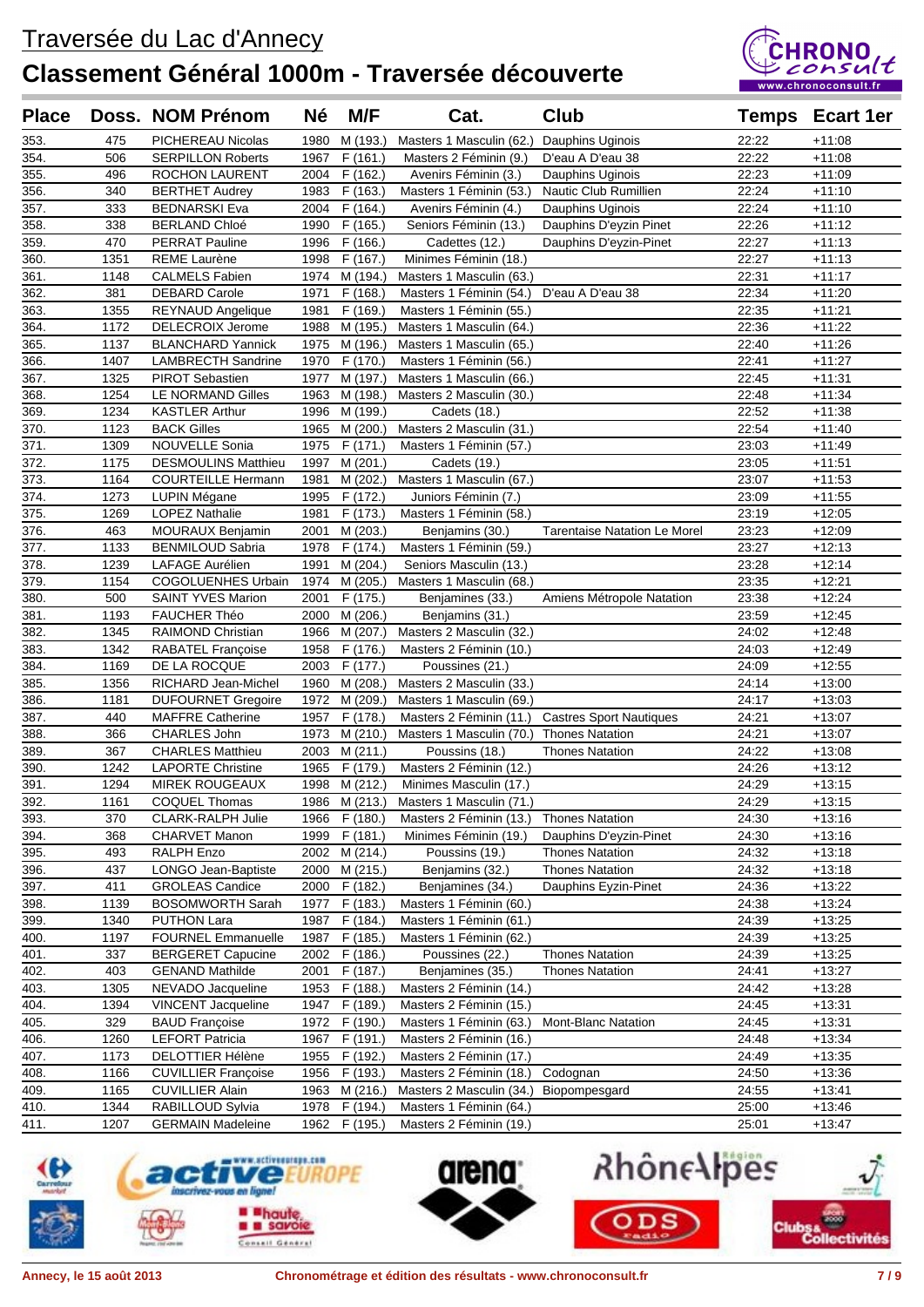

| <b>Place</b> |              | Doss. NOM Prénom               | <b>Né</b>    | M/F                  | Cat.                                               | <b>Club</b>                                             |                | <b>Temps</b> Ecart 1er |
|--------------|--------------|--------------------------------|--------------|----------------------|----------------------------------------------------|---------------------------------------------------------|----------------|------------------------|
| 412.         | 1192         | <b>FAUCHER Nathan</b>          | 2003         | M (217.)             | Poussins (20.)                                     |                                                         | 25:05          | $+13.51$               |
| 413.         | 1131         | <b>BAVOUX Philippe</b>         | 1968         | M (218.)             | Masters 2 Masculin (35.)                           |                                                         | 25:15          | $+14.01$               |
| 414.         | 1211         | <b>GOILLON Nathalie</b>        | 1967         | F (196.)             | Masters 2 Féminin (20.)                            |                                                         | 25:27          | $+14:13$               |
| 415.         | 401          | <b>GARNIER Martine</b>         | 1963         | F (197.)             | Masters 2 Féminin (21.)                            | Belleville Sur Saône                                    | 25:44          | $+14:30$               |
| 416.         | 341          | <b>BERTHOUD Carine</b>         | 1979         | F (198.)             | Masters 1 Féminin (65.)                            |                                                         | 25:55          | $+14.41$               |
| 417.         | 1341         | RABATEL Jean Pierre            | 1955         | M (219.)             | Masters 2 Masculin (36.)                           |                                                         | 25:58          | $+14.44$               |
| 418.         | 1256         | LE PALLEC Eliott               | 2002         | M (220.)             | Poussins (21.)                                     |                                                         | 26:02          | $+14.48$               |
| 419.         | 1255         | LE PALLEC Jean Pascal          | 1972         | M (221.)             | Masters 1 Masculin (72.)                           |                                                         | 26:05          | $+14.51$               |
| 420.         | 1221         | <b>HAAS Fabienne</b>           | 1955         | F (199.)             | Masters 2 Féminin (22.)                            |                                                         | 26:07          | $+14.53$               |
| 421.         | 1248         | <b>LAVOREL Christian</b>       | 1961         | M (222.)             | Masters 2 Masculin (37.)                           |                                                         | 26:08          | $+14:54$               |
| 422.         | 1264         | LÉRY Anne                      | 1967         | F(200.)              | Masters 2 Féminin (23.)                            |                                                         | 26:12          | $+14:58$               |
| 423.         | 1380         | <b>TABOUROT Laurent</b>        | 1965         | M (223.)             | Masters 2 Masculin (38.)                           |                                                         | 26:17          | $+15:03$               |
| 424.         | 1403         | <b>WILLIAMSON Kirsten</b>      | 1971         | F (201.)             | Masters 1 Féminin (66.)                            |                                                         | 26:20          | $+15:06$               |
| 425.         | 360          | <b>CHAMOND Patricia</b>        | 1958         | F (202.)             | Masters 2 Féminin (24.)                            | D'eau A D'eau 38                                        | 26:28          | $+15:14$               |
| 426.         | 498          | <b>RULLIERE Pascal</b>         | 1965         | M (224.)             | Masters 2 Masculin (39.) Dauphin D'eyzin Pinet     |                                                         | 26:37          | $+15:23$               |
| 427.         | 1156         | COLLOMB-CLERC Fany             | 1981         | F (203.)             | Masters 1 Féminin (67.)                            |                                                         | 26:41          | $+15:27$               |
| 428.         | 1157         | COLLOMB-CLERC                  | 1985         | F(204.)              | Masters 1 Féminin (68.)                            |                                                         | 26:41          | $+15:27$               |
| 429.         | 1113         | <b>ALLEGRET Alice</b>          | 1991         | F (205.)             | Seniors Féminin (14.)                              |                                                         | 26:46          | $+15:32$               |
| 430.         | 460          | <b>MONNERAT GASTINI</b>        | 2002         | M (225.)             | Poussins (22.)                                     | <b>Tarentaise Natation Le Morel</b>                     | 26:48          | $+15:34$               |
| 431.         | 388          | <b>DUPRE Lionel</b>            | 1968         | M (226.)             |                                                    | Masters 2 Masculin (40.) Dauphins de Guilherand Granges | 26:52          | $+15:38$               |
| 432.         | 402          | <b>GASTINI Claire</b>          | 1971         | F(206.)              | Masters 1 Féminin (69.)                            | <b>Tarentaise Natation Le Morel</b>                     | 26:53          | $+15:39$               |
| 433.         | 1252         | LE BORNE Sylvie                | 1971         | F (207.)             | Masters 1 Féminin (70.)                            |                                                         | 26:57          | $+15.43$               |
| 434.         | 1265         | <b>LETESSON Marie</b>          | 1960         | F(208.)              | Masters 2 Féminin (25.)                            |                                                         | 27:04          | $+15:50$               |
| 435.         | 1312         | <b>ORLANDO Marie Claire</b>    | 1963         | F(209.)              | Masters 2 Féminin (26.)                            |                                                         | 27:08          | $+15:54$               |
| 436.<br>437. | 407<br>1296  | GOY Noah                       | 2003<br>1963 | M (227.)             | Poussins (23.)                                     | <b>Thones Natation</b>                                  | 27:10          | $+15:56$               |
| 438.         | 1297         | MONTAZ-ROSSET<br>MONTAZ-ROSSET | 1999         | M (228.)<br>M (229.) | Masters 2 Masculin (41.)<br>Minimes Masculin (18.) |                                                         | 27:10<br>27:12 | $+15:56$<br>$+15.58$   |
| 439.         | 513          | SYLVESTRE Sandrine             | 1972         | F (210.)             | Masters 1 Féminin (71.)                            | <b>Thones Natation</b>                                  | 27:14          | $+16:00$               |
| 440.         | 1347         | <b>RAMSEYER Pierre</b>         | 1951         | M (230.)             | Masters 2 Masculin (42.)                           |                                                         | 27:28          | $+16:14$               |
| 441.         | 1227         | <b>HINFELAAR Mariël</b>        | 1997         | F (211.)             | Cadettes (13.)                                     |                                                         | 27:36          | $+16:22$               |
| 442.         | 1389         | VAN ROSSUM Elisabeth           | 1962         | F (212.)             | Masters 2 Féminin (27.)                            |                                                         | 27:39          | $+16:25$               |
| 443.         | 356          | CHALARD Nadège,                | 1983         | F(213.)              | Masters 1 Féminin (72.)                            | Jeanne D'arc de Drancy                                  | 27:42          | $+16:28$               |
| 444.         | 1135         | <b>BERTHET Alice</b>           | 1987         | F (214.)             | Masters 1 Féminin (73.)                            |                                                         | 27:46          | $+16.32$               |
| 445.         | 1276         | <b>MARTIN Nadine</b>           | 1981         | F(215.)              | Masters 1 Féminin (74.)                            |                                                         | 27:51          | $+16:37$               |
| 446.         | 1277         | <b>MARTIN Marie-Blandine</b>   | 1988         | F (216.)             | Masters 1 Féminin (75.)                            |                                                         | 27:54          | $+16:40$               |
| 447.         | 1210         | GOFFINET Jean                  | 1978         | M (231.)             | Masters 1 Masculin (73.)                           |                                                         | 27:56          | $+16:42$               |
| 448.         | 1189         | <b>EMBAREK Alexis</b>          | 1981         | M (232.)             | Masters 1 Masculin (74.)                           |                                                         | 28:02          | $+16:48$               |
| 449.         | 1343         | <b>RABATEL Olivier</b>         | 1953         | M (233.)             | Masters 2 Masculin (43.)                           |                                                         | 28:02          | $+16.48$               |
| 450.         | 1120         | <b>AUSTRUY Christian</b>       | 1967         | M (234.)             | Masters 2 Masculin (44.)                           |                                                         | 28:14          | $+17:00$               |
| 451.         | 1388         | VAN DER SCHRIECK               |              | 1974 F (217.)        | Masters 1 Féminin (76.)                            |                                                         | 28:47          | $+17:33$               |
| 452.         | 1301         | <b>MOUROU Marcelle</b>         |              | 1944 F (218.)        | Masters 2 Féminin (28.)                            |                                                         | 29:19          | $+18:05$               |
| 453.         | 1138         | <b>BOIMARD Franck</b>          | 1970         | M (235.)             | Masters 1 Masculin (75.)                           |                                                         | 29:24          | $+18:10$               |
| 454.         | 1150         | CHALULEU Sonya                 | 1965         | F (219.)             | Masters 2 Féminin (29.)                            |                                                         | 29:25          | $+18:11$               |
| 455.         | 1270         | <b>LOUP Patrick</b>            | 1953         | M (236.)             | Masters 2 Masculin (45.)                           |                                                         | 29:30          | $+18:16$               |
| 456.         | 1244         | <b>LAURENT Colette</b>         | 1960         | F (220.)             | Masters 2 Féminin (30.)                            |                                                         | 29:31          | $+18:17$               |
| 457.         | 1112         | <b>ALLEGRET Anne</b>           | 1995         | F (221.)             | Juniors Féminin (8.)                               |                                                         | 29:39          | $+18:25$               |
| 458.         | 1111         | MOËNNE-LOCCOZ Alix             | 1987         | F (222.)             | Masters 1 Féminin (77.)                            |                                                         | 29:39          | +18:25                 |
| 459.         | 1117         | <b>ANGO Magloire</b>           | 1978         | M (237.)             | Masters 1 Masculin (76.)                           |                                                         | 30:07          | +18:53                 |
| 460.         | 1153         | <b>CHAVAL Cécile</b>           | 1977         | F (223.)             | Masters 1 Féminin (78.)                            |                                                         | 30:28          | $+19:14$               |
| 461.         | 1281         | <b>MARTINET Michel</b>         | 1959         | M (238.)             | Masters 2 Masculin (46.)                           |                                                         | 30:28          | $+19:14$               |
| 462.         | 1279         | <b>MARTINET Nicolas</b>        | 1980         | M (239.)             | Masters 1 Masculin (77.)                           |                                                         | 30:29          | $+19:15$               |
| 463.         | 1278         | <b>MARTINET Many</b>           | 1981         | F (224.)             | Masters 1 Féminin (79.)                            |                                                         | 30:29          | +19:15                 |
| 464.         | 380          | DE LA ROCQUE Charles           | 2005         | M (240.)             | Avenirs Masculin (4.)                              | Dauphins D'annecy                                       | 30:31          | $+19:17$               |
| 465.         | 1399         | <b>VURPILLOT Thierry</b>       | 1955         | M(241.)              | Masters 2 Masculin (47.)                           |                                                         | 30:57          | $+19:43$               |
| 466.         | 471          | <b>PERRAT Coralie</b>          | 1991         | F (225.)             | Seniors Féminin (15.)                              | Dauphins D'eyzin-Pinet                                  | 31:07          | $+19:53$               |
| 467.         | 499          | <b>RULLIERE Nathalie</b>       | 1966         | F (226.)             | Masters 2 Féminin (31.)                            | Dauphin D'eyzin Pinet                                   | 31:08          | $+19:54$               |
| 468.         | 1295<br>1386 | MIREK ROUGEAUX                 | 1965         | F (227.)             | Masters 2 Féminin (32.)                            |                                                         | 31:08          | $+19:54$               |
| 469.         | 1282         | <b>TINSLEY Maryn</b>           | 1975         | F (228.)<br>F (229.) | Masters 1 Féminin (80.)                            |                                                         | 31:16<br>31:39 | +20:02                 |
| 470.         |              | <b>MARTINET Maud</b>           | 1986         |                      | Masters 1 Féminin (81.)                            |                                                         |                | +20:25                 |